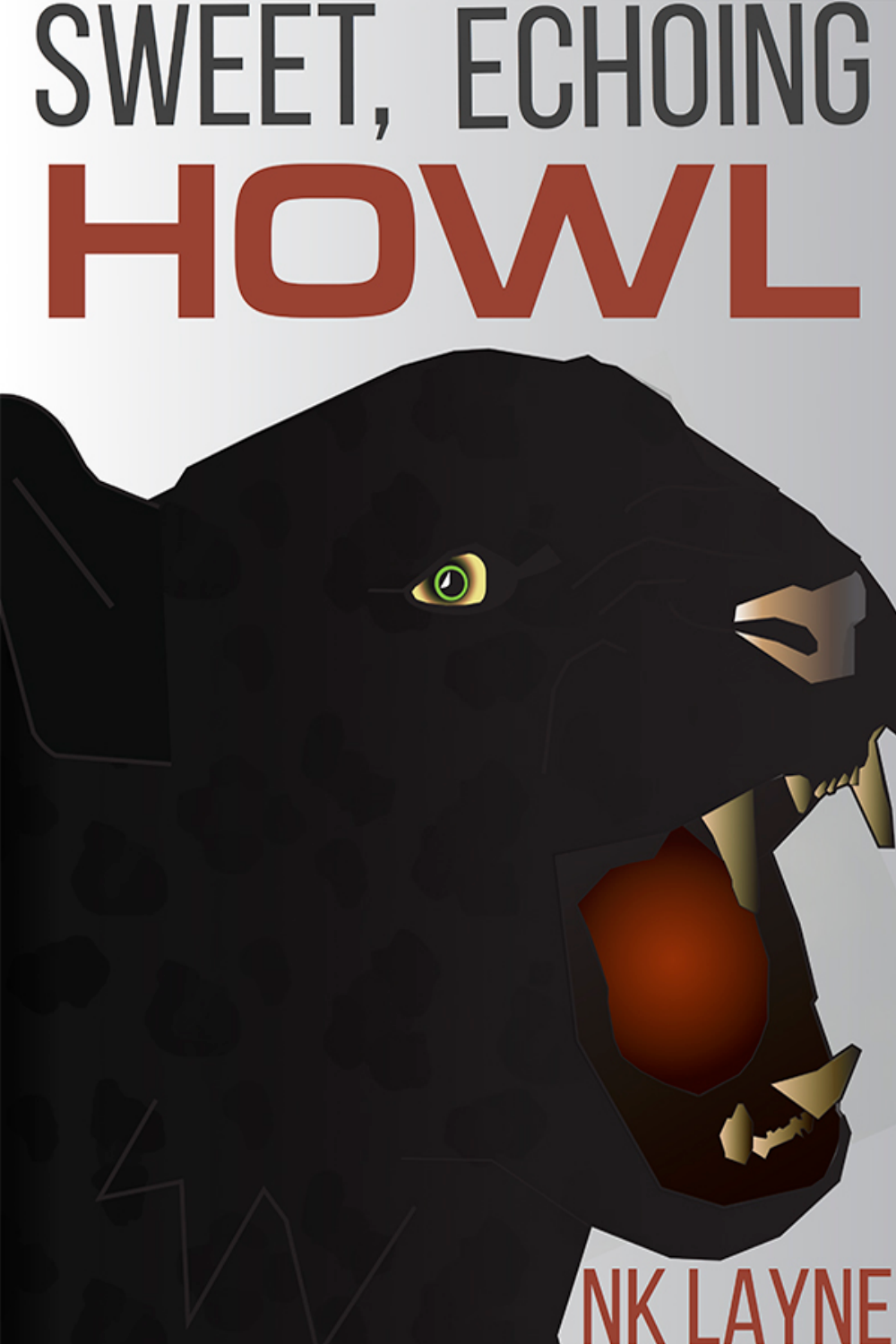#### **Table of Contents**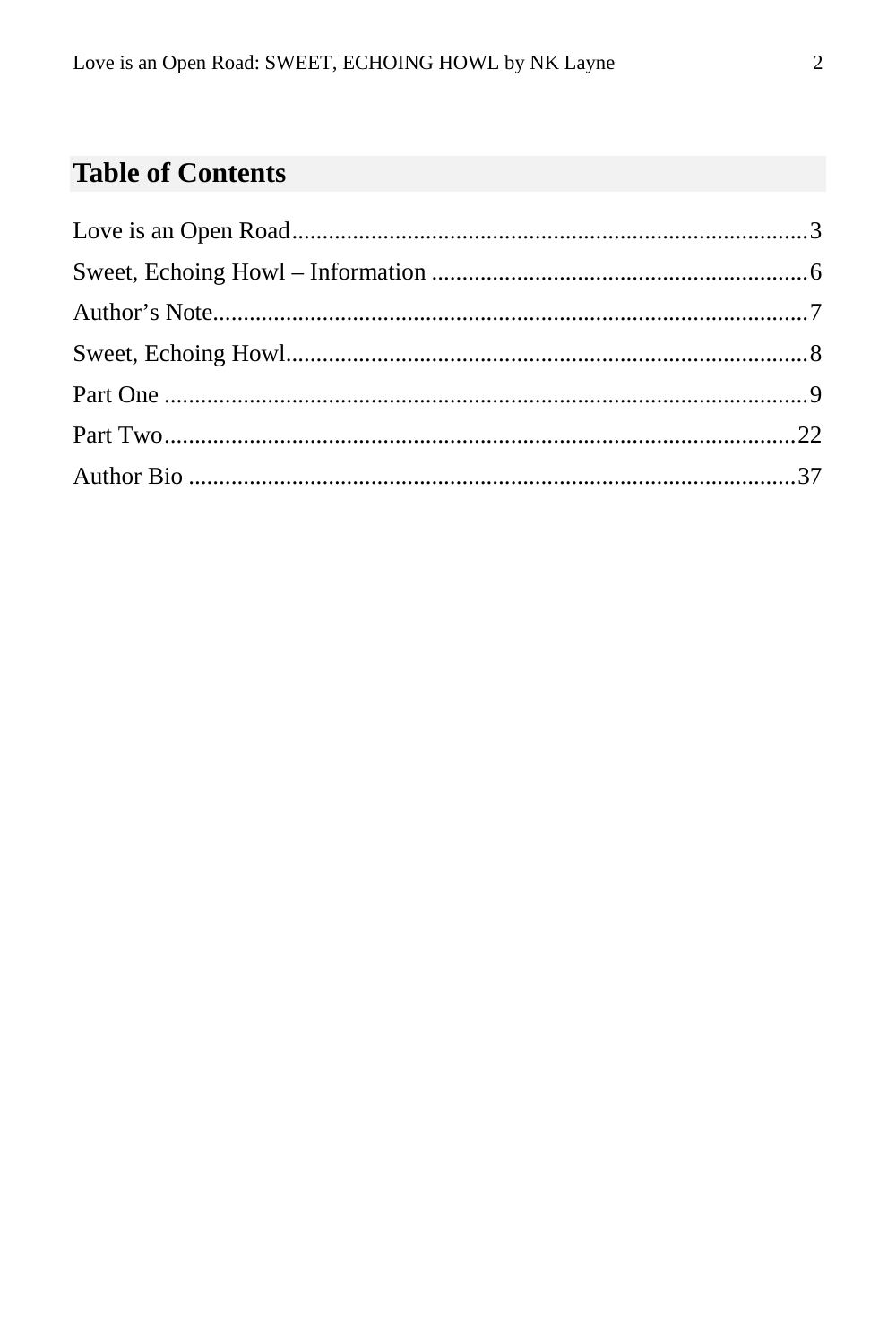### <span id="page-2-0"></span>**Love is an Open Road**

*An M/M Romance series*

# **SWEET, ECHOING HOWL**

### **By NK Layne**

#### **Introduction**

The story you are about to read celebrates love, sex and romance between men. It is a product of the *Love is an Open Road* promotion sponsored by the *Goodreads M/M Romance Group* and is published as a gift to you.

#### **What Is Love is an Open Road?**

The *Goodreads M/M Romance Group* invited members to choose a photo and pen a letter asking for a short M/M romance story inspired by the image; authors from the group were encouraged to select a letter and write an original tale. The result was an outpouring of creativity that shone a spotlight on the special bond between M/M romance writers and the people who love what these authors do.

A written description of the image that inspired this story is provided along with the original request letter. If you'd like to view the photo, please feel free to join the [Goodreads M/M Romance Group](http://www.goodreads.com/group/show/20149-m-m-romance) and visit the discussion section: *Love is an Open Road*.

No matter if you are a long-time devotee to M/M Romance, just new to the genre or fall somewhere in between, you are in for a delicious treat.

#### **Words of Caution**

This story may contain sexually explicit content and is **intended for adult readers.** It may contain content that is disagreeable or distressing to some readers. The *M/M Romance Group* strongly recommends that each reader review the General Information section before each story for story tags as well as for content warnings.

Each year, a dedicated group of Volunteers from the M/M Romance Group work hard behind the scenes to bring these stories to you. Our Editors, Formatters, Proofreaders, and those working on Quality Assurance, spend many long hours over a course of several months so that each Event is a success. As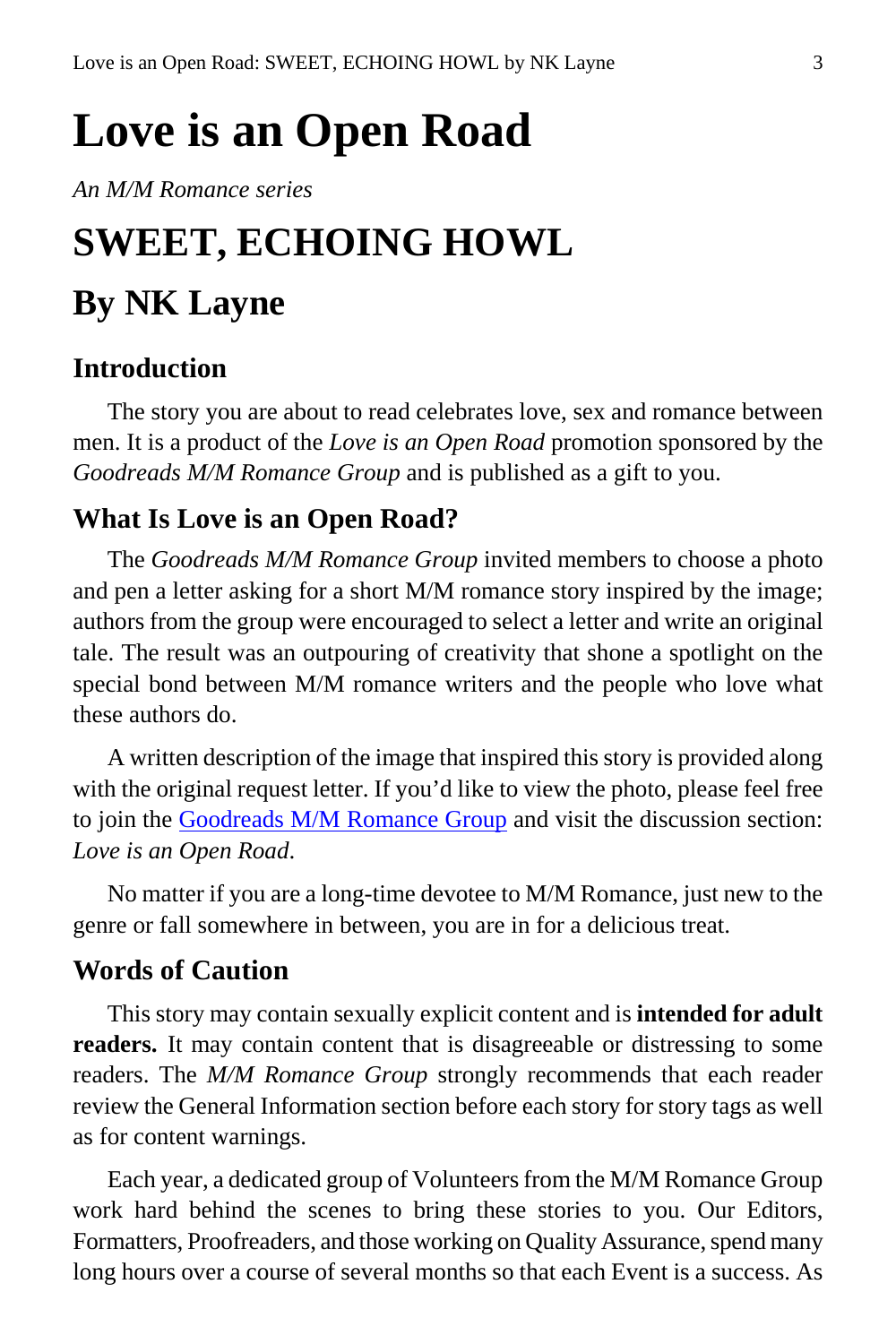each and every author also gives freely of their time and talent, it was decided that all edits suggested may be accepted or rejected by the author at any given time. For this reason, some stories will appear to be more tightly edited than others, depending on the choice of the author.

This story is a work of fiction. Names, characters, places and incidents are the products of the author's imagination or are used fictitiously. Any resemblance to actual events, locales, or persons, living or dead, is entirely coincidental.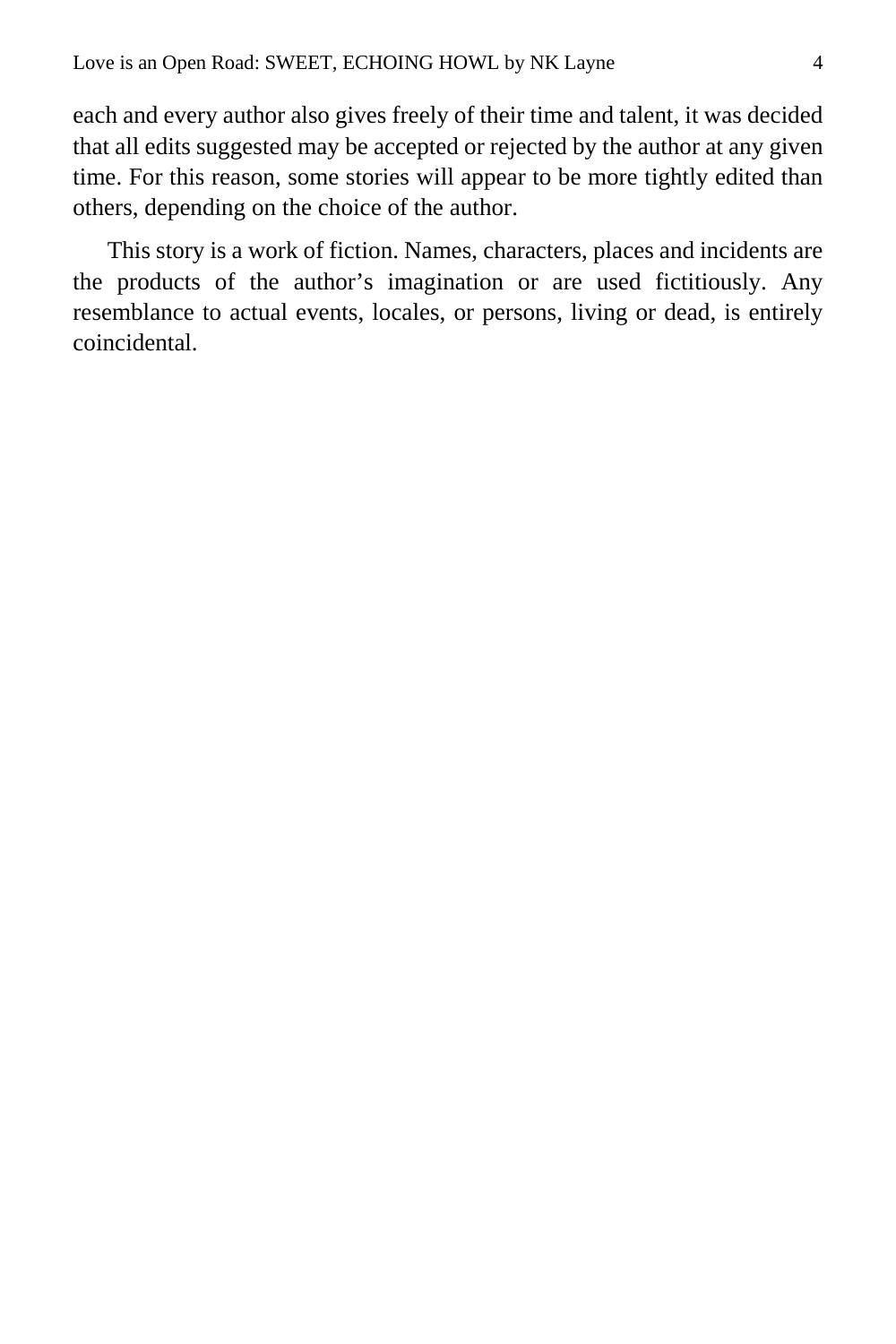All rights reserved worldwide.

This eBook may be distributed freely in its entirety courtesy of the Goodreads M/M Romance Group. This eBook may not be sold, manipulated or reproduced in any format without the express written permission of the author.

Sweet, Echoing Howl, Copyright © 2015 NK Layne

Cover Art by NK Layne

This ebook is published by the *M/M Romance Group* and is not directly endorsed by or affiliated with Goodreads Inc.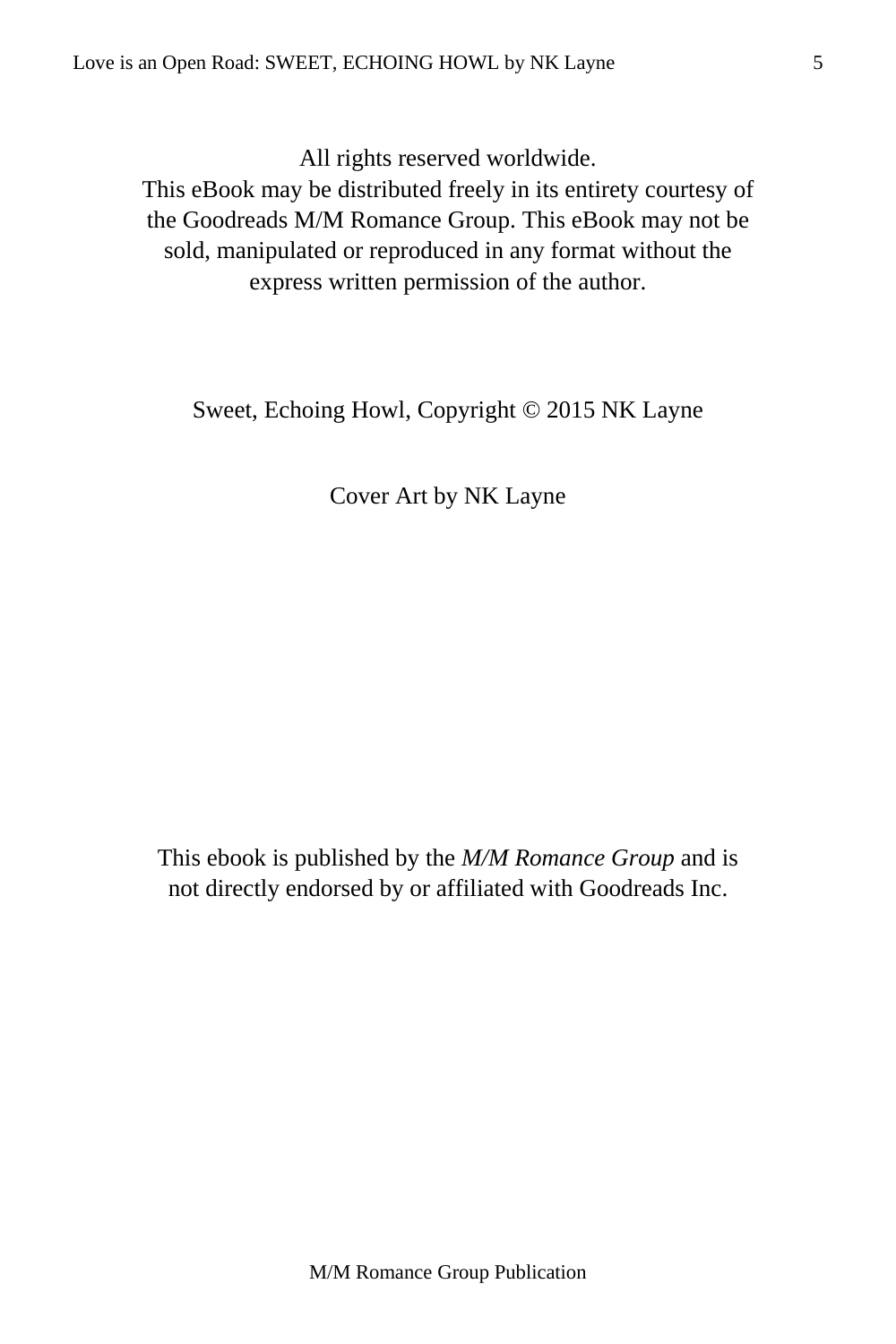## <span id="page-5-0"></span>**SWEET, ECHOING HOWL By NK Layne**

#### **Photo Description**

Photo 1: A shirtless androgyne is immersed in the woods, swaying with the confidence of an Amazonian. The androgyne is stalked by a black leopard wearing the facial expressions of a predator going in for the kill, but with the soft eyes of a guardian, emitting a green light over the androgyne.

Photo 2: One paw up and eyes wide open, a black leopard is making its next move.

#### **Story Letter**

#### *Dear Author,*

*I had always felt different to the others around me as I grew up. I mostly thought it was because of my tendency to not settle on a gender, oft times dressing as either male or female and sometimes even both together. Then I had my 21st birthday and everything in my life changed. I found out that my late parents had had a secret and now I had to learn how to hide it too. Mind you changing into a leopard in the middle of Main Street was probably not the way to do that.*

*Sincerely,*

*Ilona*

Thank you to whomever picks this. I look forward to reading what you create.

N.B. Please feel free to change everything except the 'gender fluid shifter' aspect of the prompt and please give me a HEA. No goes are incest and rape.

#### **Story Info**

**Genre:** paranormal

**Tags:** bartender, coming out, friends to lovers, interspecies, Peruvian, shifters, trans

**Content Warnings:** cigarettes, binge drinking, discrimination, catholic guilt, casual use of the word queer

**Word Count:** 10,417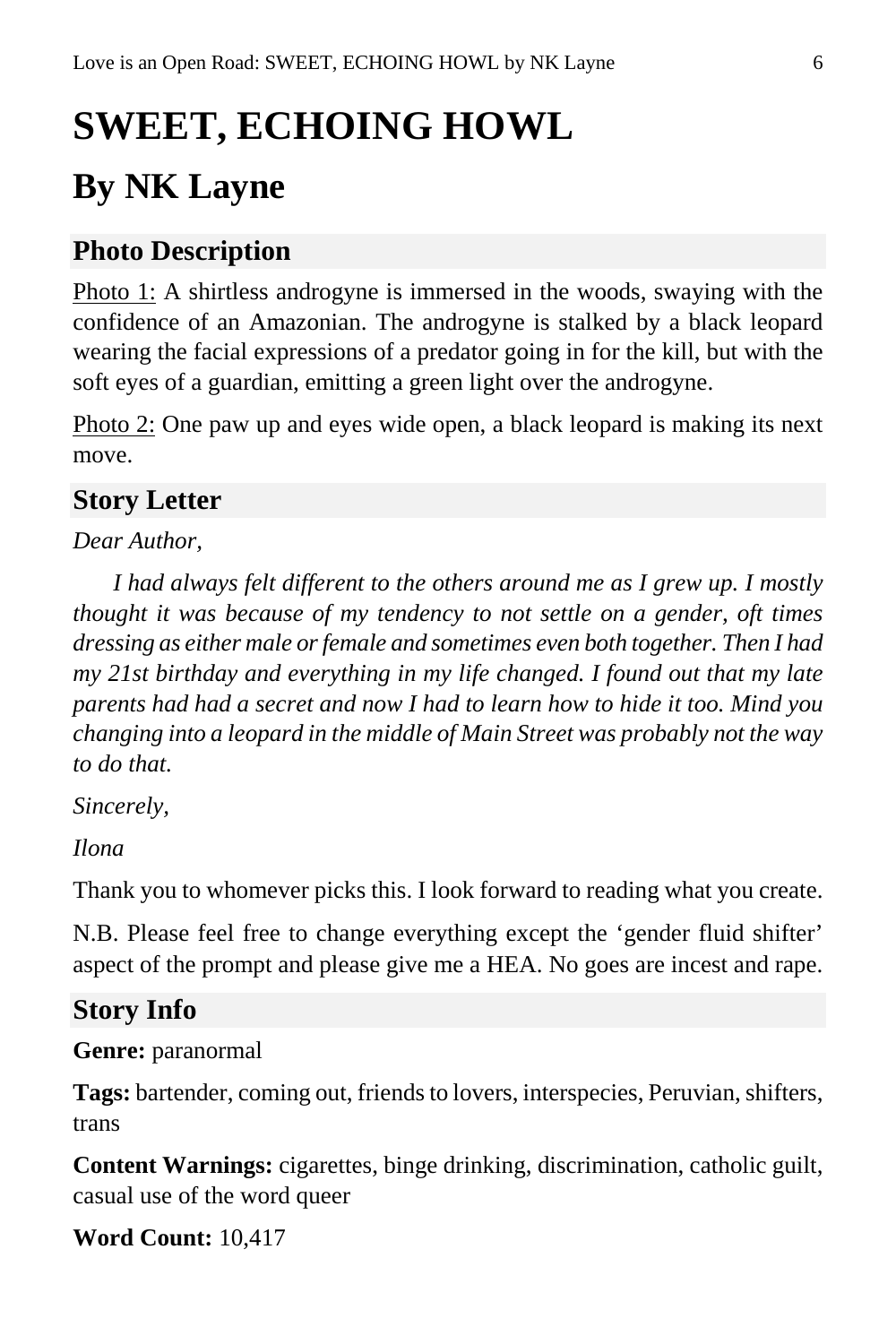#### *Author's Note*

<span id="page-6-0"></span>Additional disclaimers:

Some characters in the following story use gender neutral pronouns. Here is a helpful guide for those unfamiliar with trans culture:

Nominative (i.e. he): zhey

Oblique (i.e. him): zhem

Possessive determiner (i.e. his): zheir

Possessive pronoun (i.e. his): zheirs

Reflexive (i.e. himself): zhemself

Important vocabulary words:

Cisgender: a person whose gender identity agrees with the gender identity they were assigned at birth [sometimes shortened as cis]

Genderqueer: a person whose gender identity is neither male nor female

Queer: non-heteronormative people; can be used as a slur, however, recent LGBT movements have focused on reclaiming this word; is also used in academic spaces to refer to the study of LGBT issues

Trans: someone who is on the transgender spectrum

Transgender: a person whose gender identity doesn't agree with the gender identity they were assigned at birth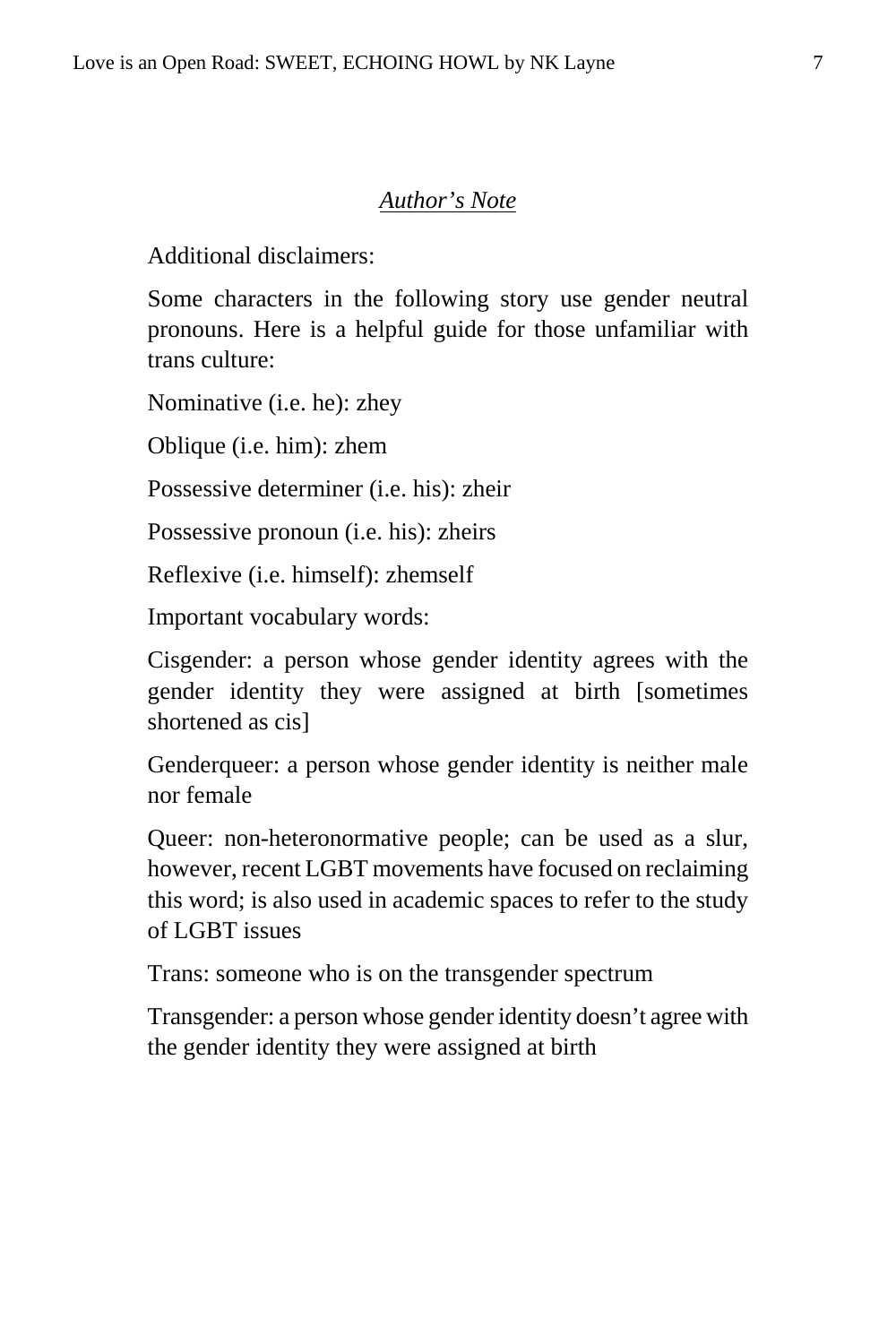### <span id="page-7-0"></span>**SWEET, ECHOING HOWL By NK Layne**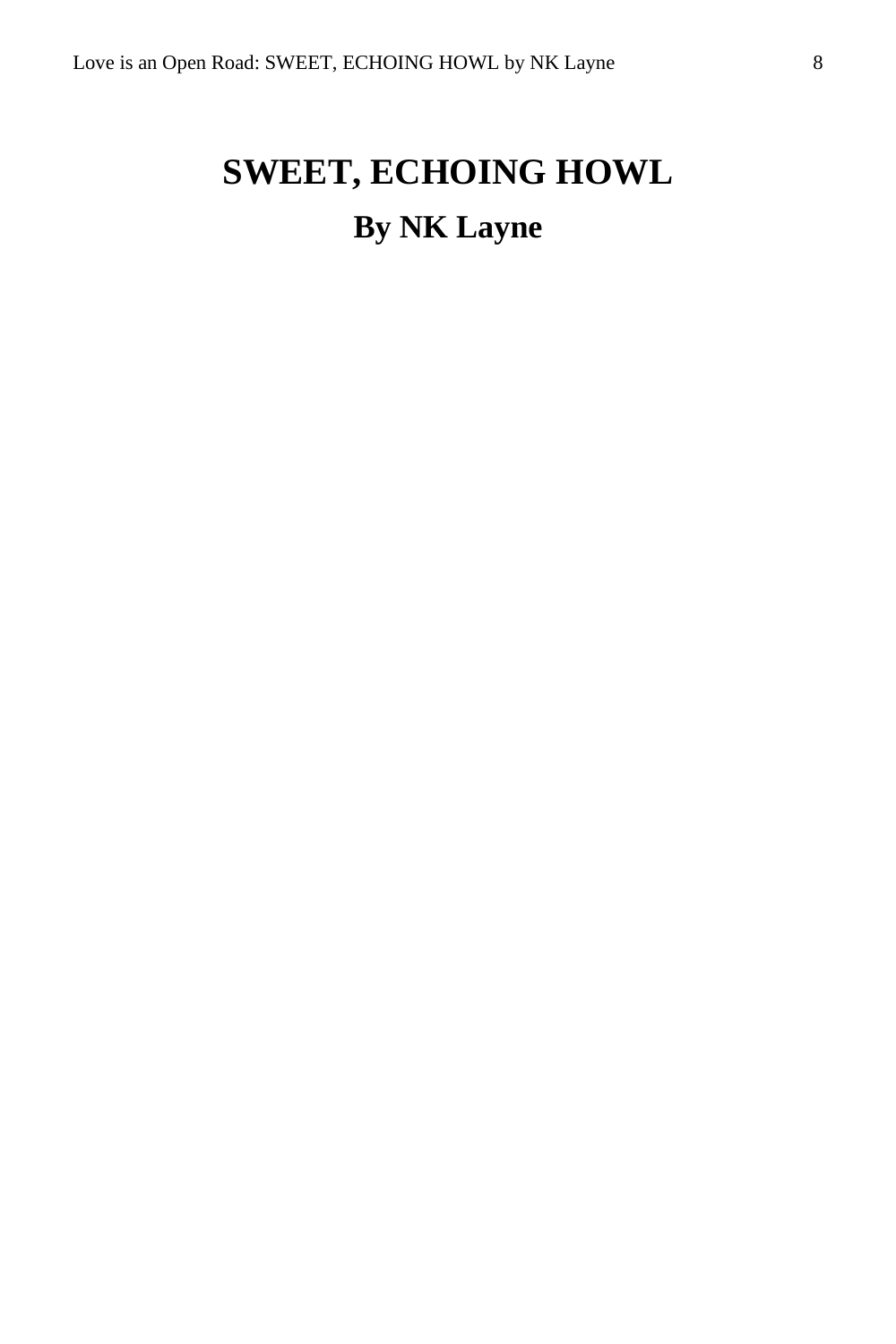#### **Part One**

<span id="page-8-0"></span>"So how do I look?" Leone twirled around the bar, long brown hair cascading to zheir movements. Surrounding zhem were blush-red, liquoriceperfumed furniture. Zhey were wearing one of zheir favorite dresses. It was knee length and lilac, with a tight bottom half, accenting zheir curvy, perky ass, and a flowing, loose top, giving the illusion that Leone had breasts.

"Fuckable. Mad fuckable," said Ash, leaning across the glass bar. "Your sister is totally going to want to ride that."

Leone laughed. "You're fucking trash."

Ash shrugged zheir shoulders, wiping the sticky, brown remains of someone's spilled drink off the countertop. Zhey were petite with a curly fauxhawk, and umber-toned skin, wearing a small, golden septum piercing, and a black studded crop top, showing off pink armpit hair. Ash was an effeminate trans man and Leone's best friend. "My break is coming up. You ready?"

Leone rubbed the contours of zheir golden-olive shoulders. "I was planning on never coming out… like *never* never. Like, 'bury me in a suit and tie' never. But now… now that I have you… I guess I'm ready, in the sense that I'm absolutely one hundred percent horrified but also kind of ready."

"Need a shot?"

"No. I… I gotta do this sober." Leone bounced closer to the bar and grabbed Ash's hand. "Thanks. For coming with me."

Ash gripped Leone's hand, for a second, before shrugging the hold off. "Hey, what are friends for?"

\*\*\*\*

Sara held both of Leone's wrists together, gripped in a firm death lock.

Leone rolled zheir eyes. Zhey weren't exactly expecting zheir sister to pop out a frosted cake or hand out party hats or do anything remotely celebratory, but this wasn't exactly the reaction zhey were expecting either. Leone wasn't sure why zheir sister thought zhey would flee the second zhey came out as trans, but as her grip got tighter and tighter, fleeing became more and more tempting.

Ash wiggled zheir bushy eyebrows, silently mouthing the words *nice bondage*, from across the dining-room table.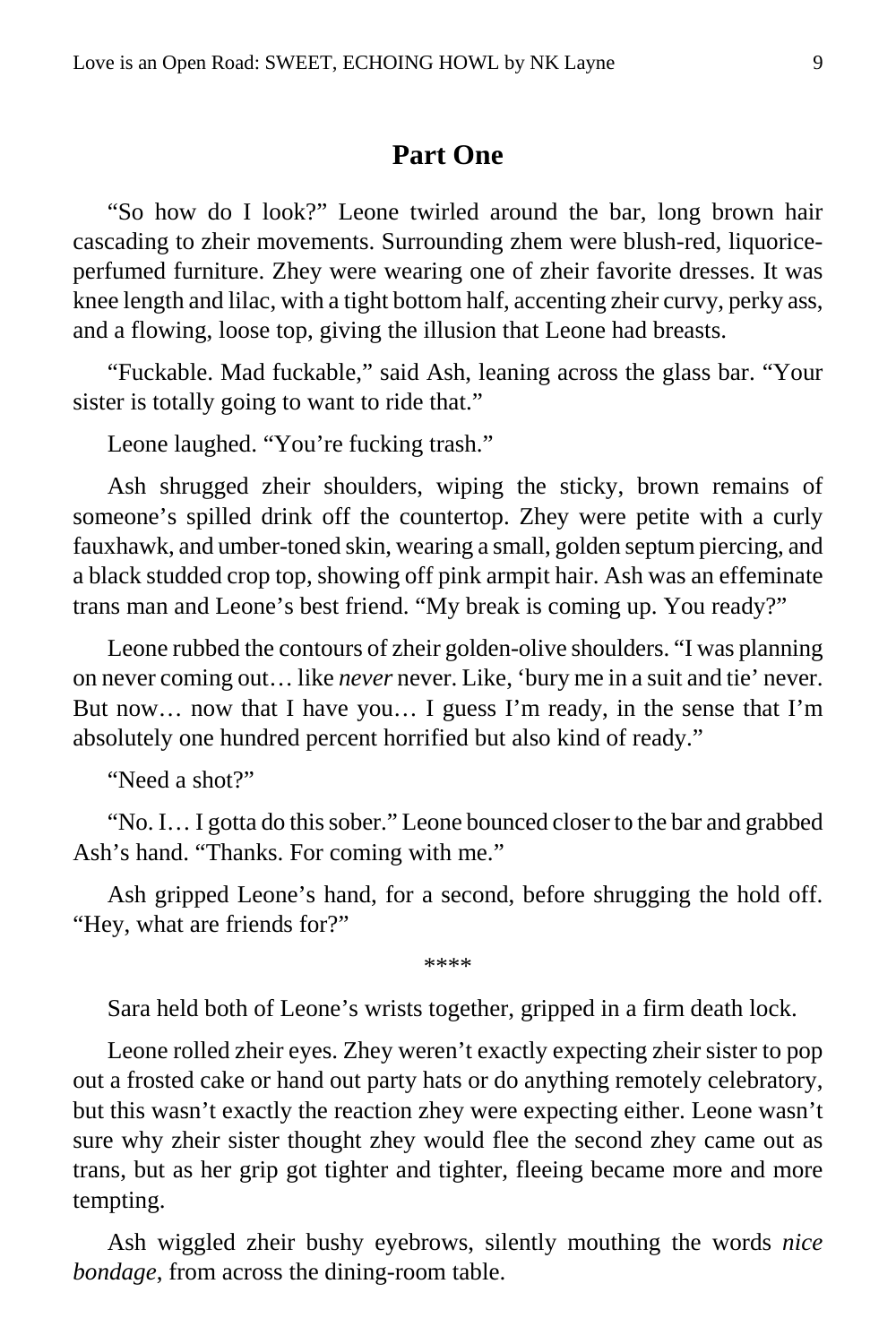Leone gritted between clenched teeth, the edges of zheir mouth twitching into a small smile, as zhey nodded toward Ash. "You're gross."

Sara quickly let go of her grip, as if Leone's comment was directed to her. "I'm sorry."

"No, I…" Leone stretched zheir hands out, releasing the phantom feeling of Sara's hold. "It's just, many important business transactions rely on me having functional wrists. Like earlier, I popped over to hand you your rent check, for instance. Tomorrow, I might have to fight… a gang of crocodiles. Who, notably, are always late with their rent checks, despite having perfectly intact wrists."

"Oh. That would be shameful, Sara, if zhey couldn't fight. Leone is such a ferocious croc-fighter. Punching with the toughness of a someone marred from incurable croc-trauma," said Ash.

Sara looked at Leone, looked at Ash, and returned to Leone. "Are you being serious? You really... you really fight crocodiles?"

"No. Sara. I don't fight crocodiles. I mean, duh?"

"I don't know what trans people are into! What you guys do in your free time…" Sara scrunched her long, dark-brown hair with her fists. Her skin was the same golden olive as Leone's, from their Peruvian American ancestry and mutual love for long sunbaths on the California shore.

"We can assure you, the Venn diagram between large aquatic reptiles and the Iquitos trans community is narrow," said Ash.

Leone couldn't help but smile. Up until that moment, Leone was never able to even imagine the possibility of exposing zheir true self as a genderfluid trans person. But with Ash, anything was possible…

…as long as they were friends. That's what Ash said, at the bar: *Hey, what are friends for?* God, this was Leone's big, life-changing moment, yet it was zheir relationship with Ash that still somehow loomed over zhem.

Like, what if they weren't friends? What if Leone proposed they be something more? Would Ash still be there, across the dining-room table, offering support?

Sara wailed as she collapsed her head into her cupped hands. This jerked Leone back to the moment. "I totally should have known. Why else would my brother be so interested in my quinceañera? Stealing my catalogs and everything. Like… duh. I must be an idiot."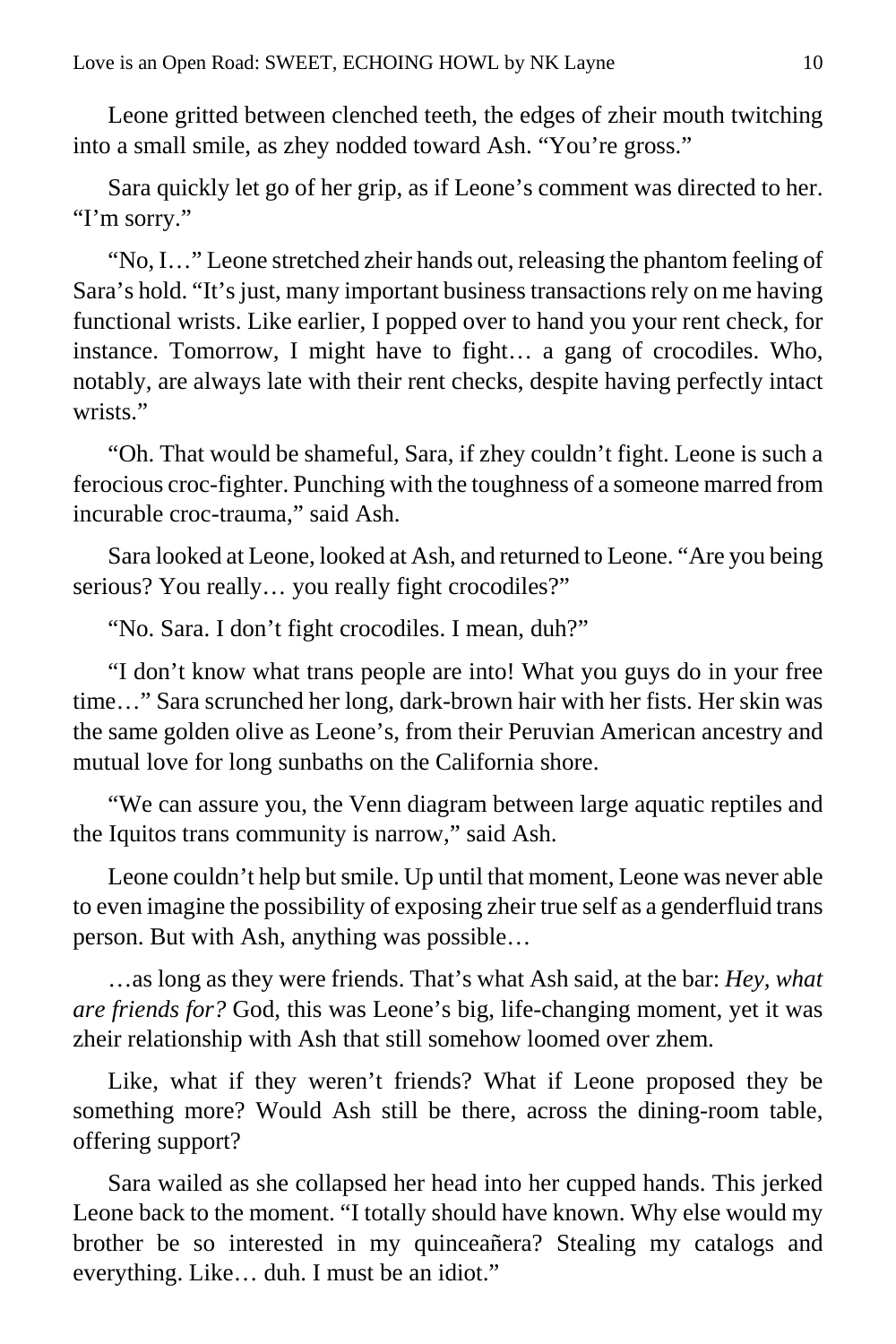"Don't be so hard on yourself. I could have been jerking off to the models. How would you've known?"

Sara scrunched her face and grappled the air. "You would think being genderqueer would make you a little less of an asshole brother. Where's the sisterly love?"

"Slipped away once you held my wrists together," said Leone.

"I said I was sorry…" Sara sighed. "Do you hate me? Is this going like *really* bad? Like, am I fucking you up, giving you some sort of PTSD right now? I'm sorry, I know I'm not saying the right things, but *I want* to say the right things…"

"I believe you. I think you will figure it all out, Sara, and that's why I'm okay. It's just, I need you on my side when I break the news to Mamá."

Sara's face visibly twitched.

"Please… you have to help me with Mamá. How many times, growing up, did I help you hide your ex-boyfriends from her? I practically reinstalled your hymen a dozen times."

Sara pursed her lips. "What are you going to tell her?"

"The same thing I told you. I'm not Marco. I might never have had the capacity to be Marco. I've always been Leone."

"Always? Like even, *pre-*quinceañera always?"

Leone nodded. "Genderfucking since before I learned what gender or fucking was. And with that, time to get to the second part of tonight."

Sara scrunched her face. "Ew gross.*¡Qué cojudo eres!*" She raised the back of her hands to both of her cheeks, in a gesture of surrender. "I'm not like you, Leone. I'm very much PTSD susceptible. I'm on the PTSD queue, waiting for my turn to be traumatized. And you—you could be the ticket."

"Well, as long as it is sex jokes traumatizing you, not my identity, I think we're back to our normal place," said Leone.

"And with that, not to be rude, I need to skedaddle," Ash said as zhey got up from the dining-room table. "Hey, now that the truth is out in the open, I'll probably be seeing you a lot more."

"I hope so too, Ash," Sara said. "And Leone, thank you. For allowing me into your life. I'm sorry, that's another thing I should have said earlier. I really mean it."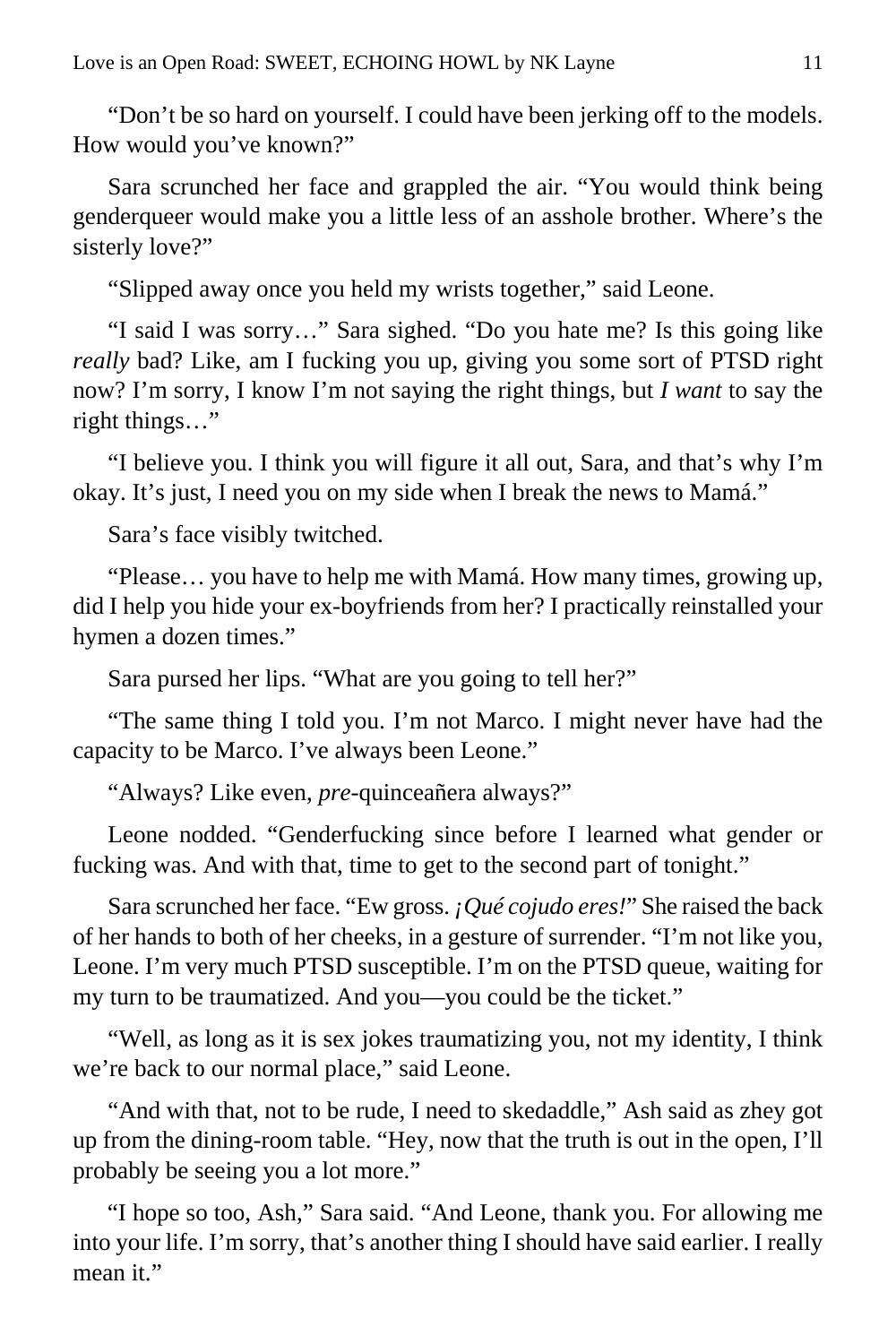Sara shook Ash's hand, and Leone's smile spread wide and hearty, wrinkling zheir tanned face. Fine, there were no glitter bombs, or cute cupcakes, or witty, DIY banners. And yes, some of her words were hurtful and ignorant, but nothing that wasn't fixable if Leone taught her a bit more about trans culture.

Ash and Leone walked out of Sara's flat toward the juxtaposing sidewalk, where Leone's motorcycle was parked.

The bike was a decade-old model, covered in enough grunge and rust to camouflage anything remotely white in the original painting. Leone inherited it from zheir mother when she stopped riding only a few years prior, due to relatively old age. It was still decorated with travel stickers of check points from the Amazon rainforest where she did a lot of her work.

Leone straddled the bike and tied zheir long hair into a ponytail. Ash curled zheir arms around Leone's waist, and Leone could feel the lightness of the ride hit zhem already.

"Thanks Ash. For coming with me. You being here really helped keep me strong and optimistic and stuff," said Leone.

"Ya… ya… so, what's that about fucking?" Ash whispered in Leone's ear.

Leone's cock jerked. "But don't you have to go back to work?"

Ash kissed the back of Leone's ear. "What if we did something naughty in the bar bathroom…"

Leone kick-started zheir bike. As it growled to life, Leone woke up with it. This night was special, in a way that had nothing to do with Sara. It was a night of celebration, of gratitude, for everything that had happened in the past year: it was zheir one-year anniversary of meeting Ash.

They headed off zheir sister's block and pushed onward, back to Ash's bar, Cotopaxi.

\*\*\*\*

Colores Street was a famous block in downtown Iquitos. It had one of the few remaining cobbled roads from when the city was originally colonized, but that relic was all Colores offered from its traditional era. Modern day Cotopaxi was plopped right in the center of the block, sandwiched between a BDSM dungeon and a sex-toy shop, only a glimmer of the industry that framed the road.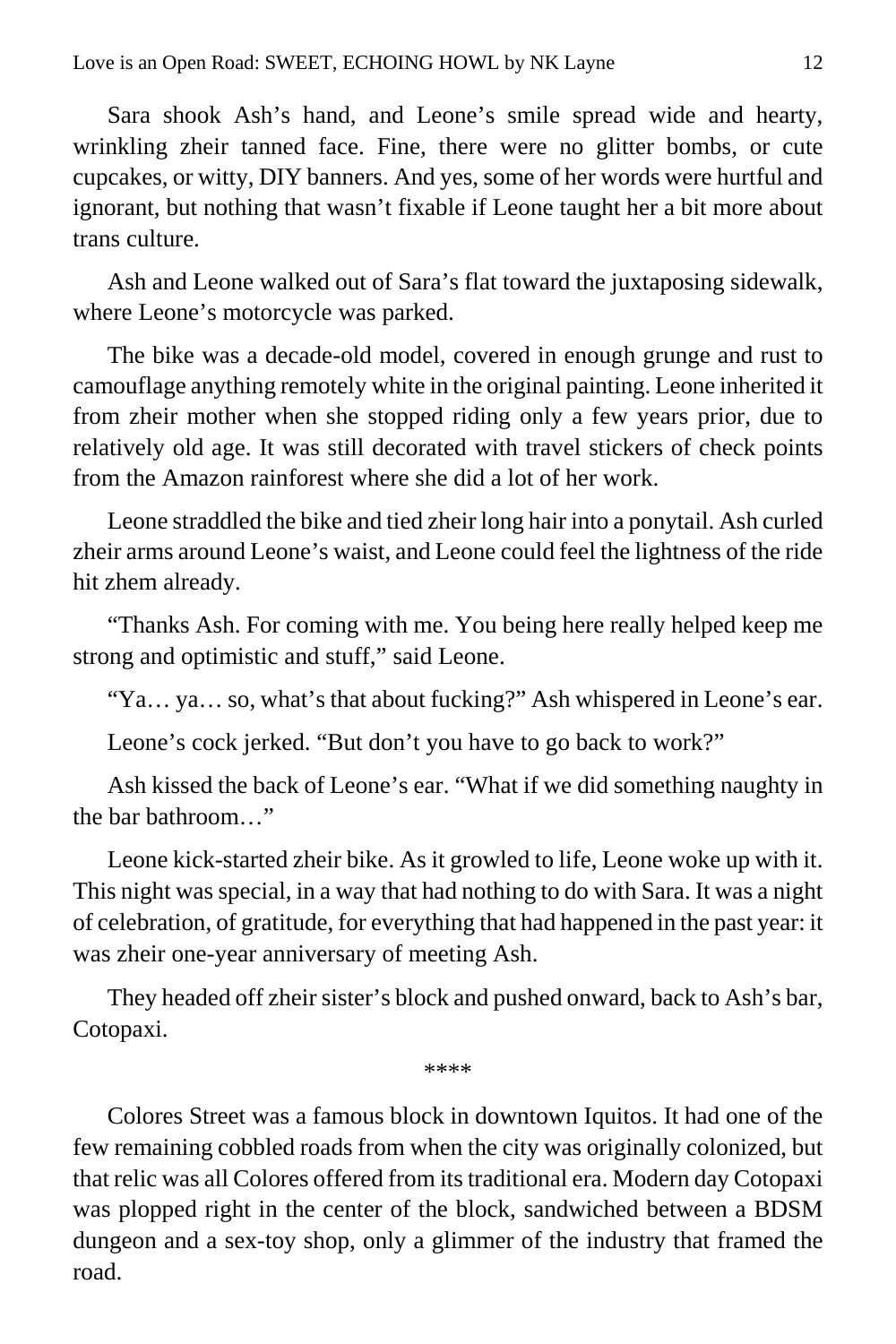Leone's favorite place, of all of Iquitos, was Colores Street. Here, one year prior, zhey introduced zhemself with zheir true name without having to explain, without having to prove zhemself. That night was also the night that zhey met Ash.

It was zheir one-year anniversary of actively participating in Colores Street, but it was also more than that. It was the first year of Leone existing as zheir genuine self.

In this sense, it was more of a birthday than an anniversary of zheir friendship with Ash.

Ash was behind the countertop, serving drinks.

Leone was at the corner of the bar, eyeing the unisex bathroom in the corner. It was a pretty slow Tuesday night though, and there was another bartender working. They should get away with this, if they were nimble enough.

Truth be told, it wouldn't be the first time Ash and Leone had public sex in Cotopaxi; however, it would be the first time they were doing it while Ash was on the clock.

The first time zhey had public sex was in the backroom, on the velvet love seat, during one of Cotopaxi's sex parties.

Leone wore nothing other than tight, form-fitting black panties. Zheir cock throbbed in its constraint, adding more tease to the moment.

Ash whispered, "I wonder if you will stretch more in public or not; my big monster strap-on is still rocking my backpack. Ready to re-test you."

Then, the harsh crackle of a condom package breaking, the sterile scent of the lubricant lathering Ash's cock, precum dribbling out of Leone, staining zheir panties.

Ash, howling, as if zhey were the one being stuffed, as zhey entered Leone—

"Psst," Ash whispered while sitting on a bar stool next to Leone, bringing zhem back to the present. "Meet me in five minutes."

Leone nodded. Blood rushed to zheir growing cock.

Zhey looked out into space as zhey let some time pass, falling back into their thoughts.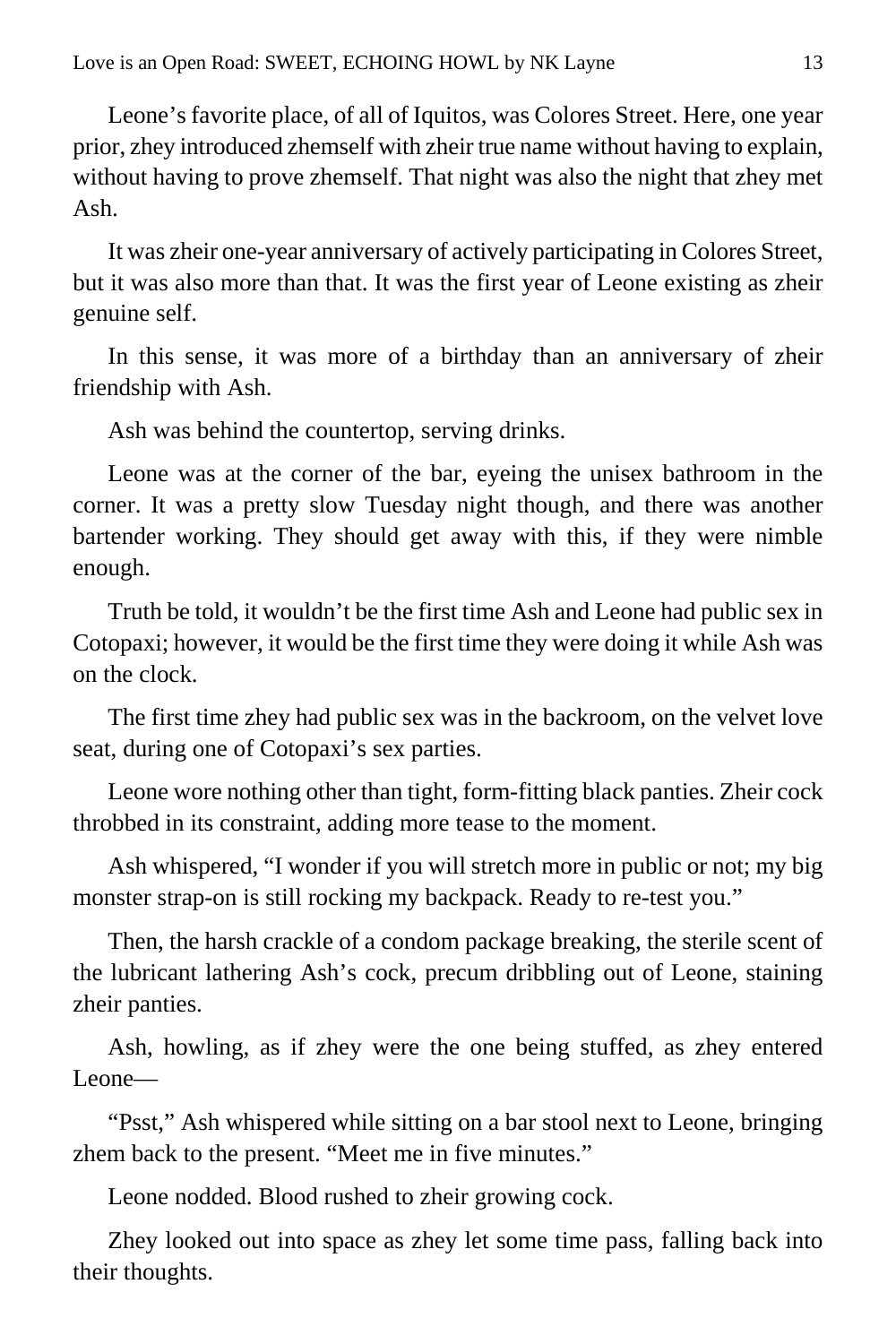One year later, and Leone was not an inch closer to telling Ash how zhey truly felt. In that sense, despite coming out, Leone was still living a lie. Their friendship was a sweet security that zhey didn't want to mar with zheir feelings.

Enough time went by for Leone to head into the bathroom without bringing attention onto zhemself. Zhey knocked three times in succession. Ash opened the door and dragged Leone in by the hem of zheir neckline.

Before Leone could orient zhemself, zhey were pushed onto the closed door, looking into Ash's piercing, gray eyes.

Leone's smooth cheek grazed Ash's as zhey sucked on Ash's bottom lip. Ash's cologne smelled like clean sheets mixed with bourbon, intoxicating Leone to linger in zheir mouth longer. Electric zaps circulated Leone's bloodstream, bringing awareness to zheir hardening cock. Zhey gave Ash's lips one last, rough suck, before letting go.

Ash wrapped zheir fingers around the edges of Leone's hair. Ash lightly pulled, and Leone instinctively parted zheir mouth.

"So," Ash said with a sly smile, "I'm gonna give my best friend zheir birthday gift now. Good?"

Ash licked the outer curve of Leone's ear as zhey pushed Leone, so there was no space between them and the door. A rising bulge pronounced itself in Leone's skirt.

Leone lightly traced both sides of Ash's raised cheekbones, thumbs curling around Ash's soft jaw. Zhey gingerly brushed Ash's lips with zheir own, seductive tingles radiated from each touch, before sucking on Ash's lower lip, pulling it downward as zhey nibbled the edges, each bite a little harder. Leone's cock grew as zhey pushed zheir tongue into Ash's pout. A pliable joy curved Leone's smile as zheir sense of self melted into Ash's canines and gums. For a moment, there was only Ash. Zhey were more definite, to Leone, than zhemself.

Goose bumps trailed Leone's golden flesh as Ash roamed zheir hands down zheir narrow frame.

Leone's cock jerked into zheir thigh. Zhey broke zheir kisses to rub zheir face in the curve of Ash's neck, squeezing zheir eyes shut, trying to control zheir pressing lust for Ash's salty skin, howling moans, and spasming orgasm.

Ash slowly dragged Leone's zipper down. The falling percussion echoed in the small bathroom. Leone's dress toppled off.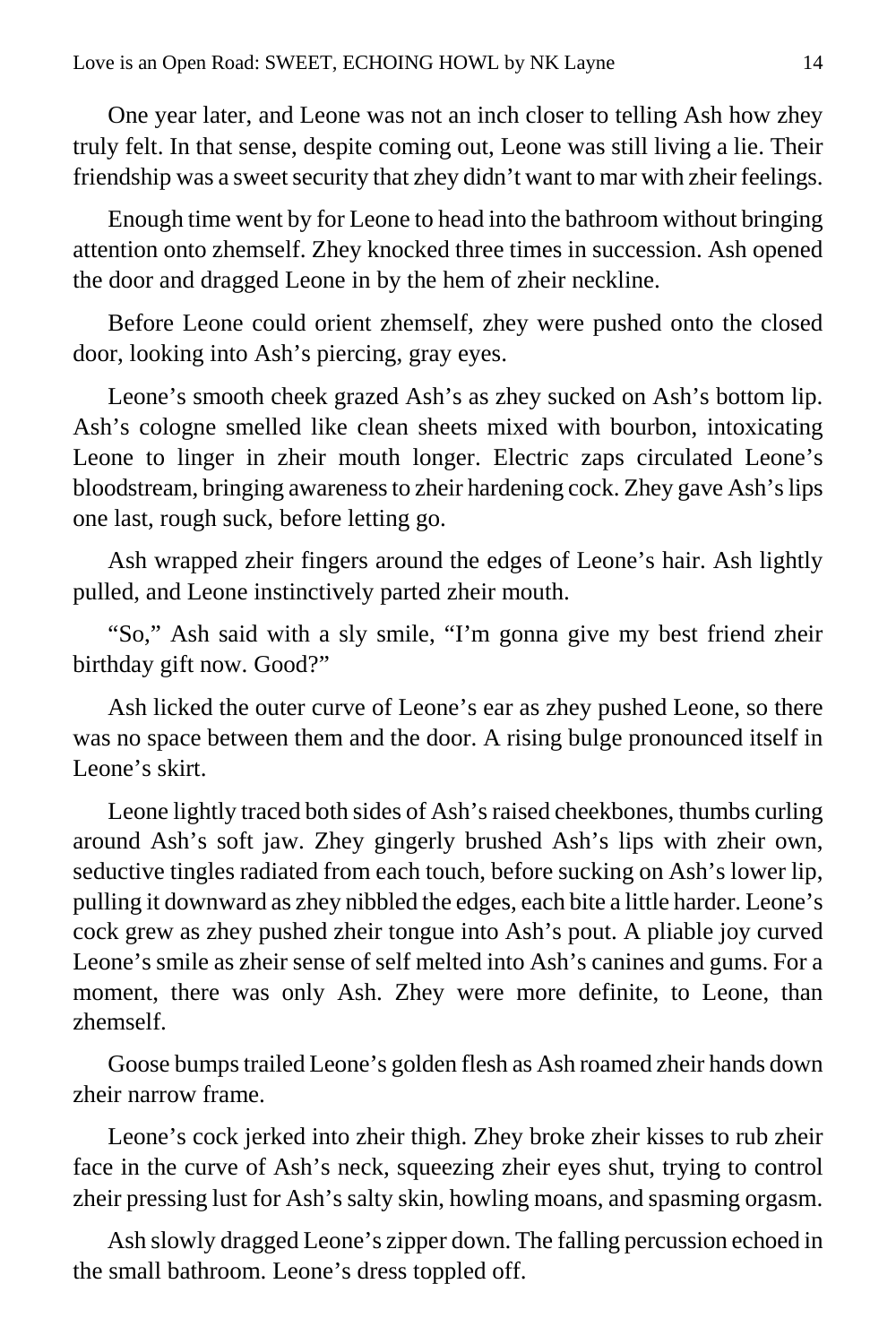Ash brushed Leone's tight pecs, browned nipples, with zheir hardened palm.

Leone's breath elevated to a high-pitched whimper as zhey fell into a vignette, everything besides Ash's touch blurring incomprehensibly. Zhey ground up, moaned. "I'm so hard."

Ash slowly dragged zheir hands down Leone's chest, over defined abs. The tease tingled Leone's skin, zheir cock well defined in the charcoal-colored panties Ash was slowly entering. Leone moaned as Ash brushed past zheir cock to tangle zheir fingers in the curly wisps of Leone's pubic hair.

A chain of growls vibrated out of Leone's mouth.

Ash groaned, dipping zheir hand even deeper, cupping Leone's balls, inducing harsher, deeper growls. Zhey moved one of Leone's hands toward zheir own crotch, and Leone quickly unbuckled Ash's jeans, pulling down zheir briefs.

Ash's cock was small but fat, the tip a deep purple and as hard as Leone's own. Ash smiled zheir wicked smile as zhey stripped off zheir black briefs and crop top, revealing zheir chest, marred with two diagonal scars where breasts used to be.

Leone tightened zheir grip, feeling the squat shape of Ash's erection. "Oh, fuck, Ash. You are so hard… I want to…"

Ash stood on zheir tippy-toes to kiss Leone's forehead, already painted with a glisten of sweat. "Are we really going to battle on who goes first? It's your day. Relax."

Leone groaned. Zhey briefly looked around the small bathroom coated in stickers and graffiti. Not the ultimate place for some interlocking sex. "Okay… okay… you'll get yours…"

Ash lowered zhemself so zhey were kneeling in front of Leone's throbbing cock. As zhey wrapped zheir cool hands around it, Leone whimpered a highpitched plea.

Ash slurped Leone into zheir tight, salivating mouth. Once inside, Ash used the tip of zheir prickly tongue to circle figure eights around Leone's head while eagerly sucking.

Leone tightened zheir fists as zhey tried not to scream out in pleasure.

Ash continued sucking as zhey moved zheir own hands down to zheir crotch to give zhemself a hand job.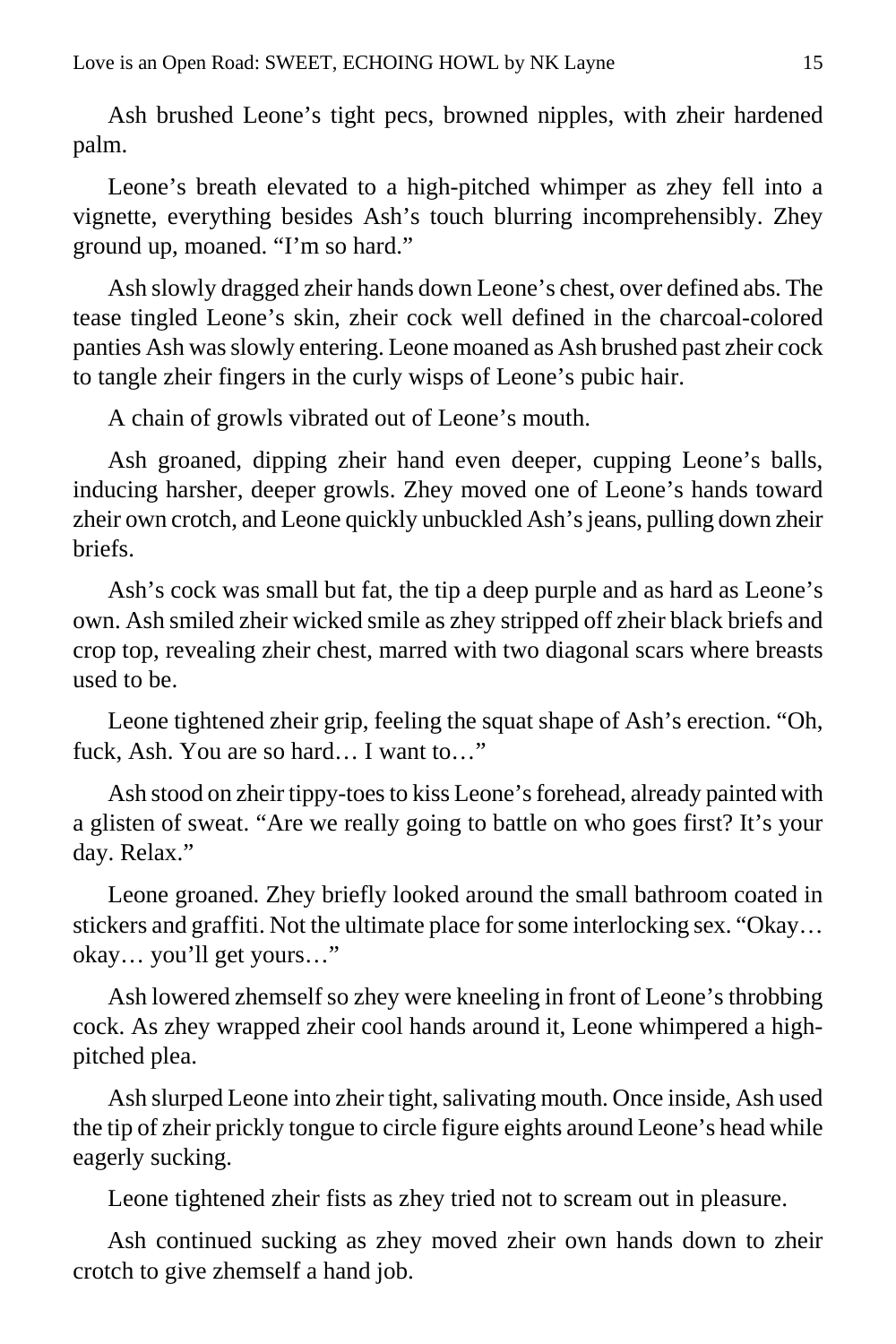Between muffled moans, Ash swallowed more of Leone.

Leone thrust deeper into Ash's throat, where it was so warm and tight Leone felt zhey were going to burst.

Ash's sucks got harder and harder. When zhey moaned, audibly now, vibrations rattled down Leone's cock.

Leone could barely hear Ash, zheir ears thumping so loudly with zheir own heartbeat.

They came together. Simultaneously. For the first time. The room spun, and elation filled Leone, exorcising everything else. The only thing left behind was Ash—zheir overflowing passion for Ash.

Leone slipped out of Ash's mouth with an audible *plop*.

Ash and Leone had fucked many times before, but never had Leone felt so close to Ash that zheir own selfhood was in question.

Leone was going to comment—say something about the grandness of the moment they just shared, but as zhey opened zheir eyes zhey found Ash already standing up with zheir pants on, grabbing paper towels to clean the mess.

"I need a drink," Ash said as zhey wiped Leone's cum off the bathroom floor.

Leone rubbed zheir temples. Zheir familiar sadness had already crept up, replacing the high. "Yeah. I can go for a drink."

\*\*\*\*

The first time Leone met Ash was at a costumed sex party. It was supposed to be insanity themed, so Leone simplified zheir previous Harley Quinn cosplay to the essentials. A red and black catsuit and matching jester hat, scarlet lips, and highly blushed cheeks.

It was totally a narcissistic joke. Leone didn't expect anyone to approach zhem to rant about Batman at a sex party. Geekdom wasn't exactly what the space was advertising. Yet, when Leone entered the party, the first costume zhey noticed was Ash's.

Ash was leaning on an exposed brick wall, wearing blood-red lipstick, zheir septum piercing, a green, cropped wig, a long, purple jacket, and satin, Batman boxers.

Harley Quinn's Joker.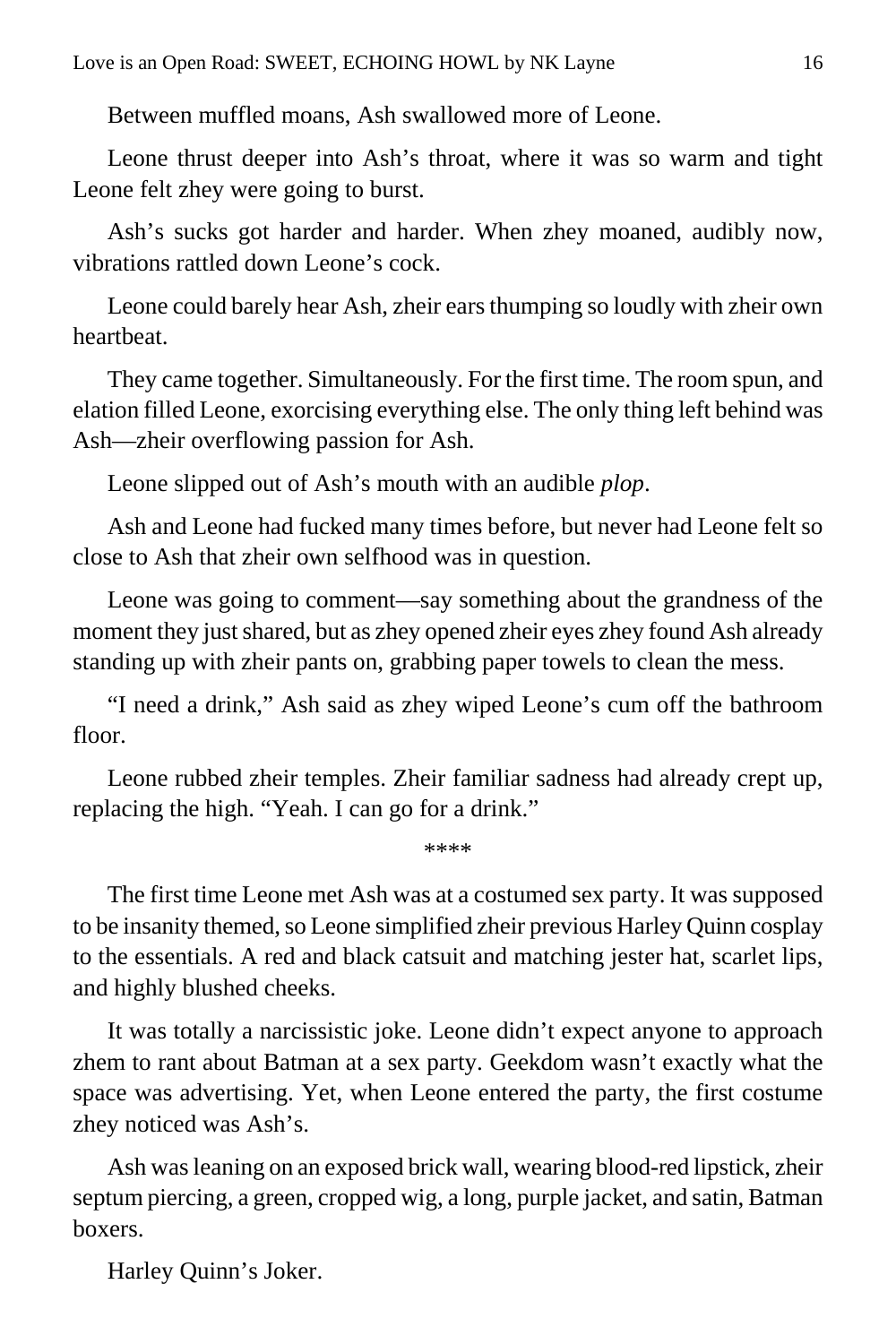Leone dashed right to zhem. It wasn't love at first sight as much as want to talk to you all night at first sight. To Leone's delight, Ash rolled with it.

In the middle of their conversation about the waysinsanity built up Gotham City's metaphorical infrastructure, a narrow-faced woman in a black miniskirt and dark-violet corset came up to them. She proposed having a threesome.

"Um, you're really cute—no you really are—but we are kind of in the middle of something," said Leone.

"Oh, yeah." Ash nodded. "You. The cutest. We just… we just are getting to the really good part… of our, uh, conversation."

The woman left, confused, but not too upset, as Leone caught her making out with another woman shortly after.

"Maybe we should get out of this party? You can come to my place. For some pizza and *Batman: The Animated Series*?" suggested Ash.

Leone eagerly agreed. The hangout quickly turned into pizza, cartoons, and a blow job, and such began the foundation of Leone's friendship with Ash.

Their dynamic was enjoyable for a very long time, until, suddenly, it wasn't. Until their beer-soaked rituals, the midnight of sharing their other sexcapades, became painful. Until it became more like an exchange of punches and kicks than comradeship. Ash would recount another one of zheir fucks, and Leone was forced to nod, in mock interest, even though each graphic descriptor burned like a penance. Zhey were left wondering if zhey were more or less significant than Ash's other partners. If zhey mattered at all.

Leone refused to ruin the friendship with romantic tension. Even if, as the days passed, Leone increasingly longed for less and less space between them.

\*\*\*\*

Shortly after their fuck, Ash handed Leone a spiked lemonade from the bar countertop. "So, how does it feel to be one year old?"

"Dirty. No one-year-old should have access to as many genitalia variations as I have." Leone took a deep sip of zheir drink as zhey let the moment marinate. The sex with Ash was potent, and zhey wanted to talk about it, but it wasn't exactly an appropriate conversation to have when Ash was on the clock. "But you know, I'm not exactly against dirtiness."

"Oh, I know. I've seen you. At the pro-dirty rallies. With the Make Filth Not War picket. Very dashing." Ash was rubbing the countertop again, cleaning fresh spills.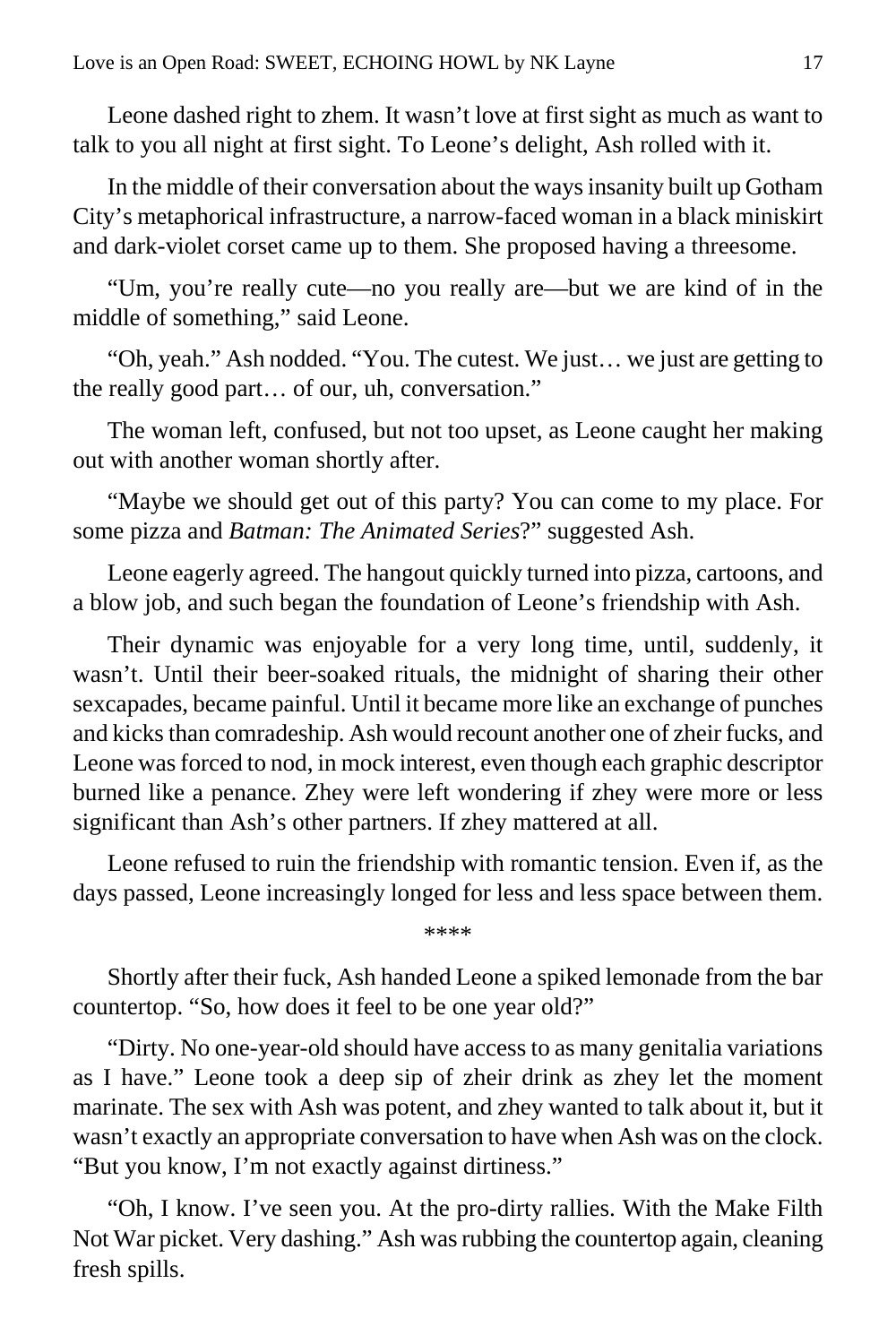"Yes, because you're very squeaky clean yourself. The last time I was at your place, you were being double teamed in your own kitchen. Watching you felt like a bubble bath."

"I'm still pissed off about that. I literally got so distracted, I burnt my *pollo a la brasa*. Ugh, my mother is probably cursing me from the heavens."

"For burning the chicken or being double teamed?"

"For burning the chicken, without a doubt. Every time I burn one of my Mamá's recipes, I can hear her ordering God around. Telling Him to reconsider ever allowing me into His kingdom. I can practically hear her scream." Ash smiled.

Leone wasn't sure if the tipsiness was already in play or not but Ash was emitting a seductive glow. Leone could have stared at zhem forever. "So, when can we start celebrating?"

"You mean we haven't yet?" Ash raised one of zheir fuzzy eyebrows. Shortly after, a sudden *beep* came out of zheir pocket. Zhey pulled out zheir smartphone. "Well, my half shift is over. So how about now?"

Ash leaned across the countertop to ruffle Leone's hair. "Happy Birthdayversary!"

\*\*\*\*

Leone and Ash decided to head back to Ash's place. Ash only lived a few blocks away, and Cotopaxi was starting to get stuffy. Zhey also kept a fully stocked bar in zheir apartment.

Ash mixed Leone and zhemself matching cupcake-pink cocktails. They tasted like bubble gum wax rolled in rock candy.

"Whelp. If I'm gonna get diabetes, this is the way to go," said Leone from the patchwork couch that centered Ash's small studio.

"What do you want to do tonight? Want me to host a party? Or would you rather chill, one on one?"

"I don't know. Would hanging out with just me be boring for you?" Leone pursed zheir lips. "I mean it's fine. We can have a party."

"What was that about? Weren't we just fucking and laughing about?" Ash took a deep sip of zheir drink. "You aren't boring to me, Leone. I always have fun when I'm with you."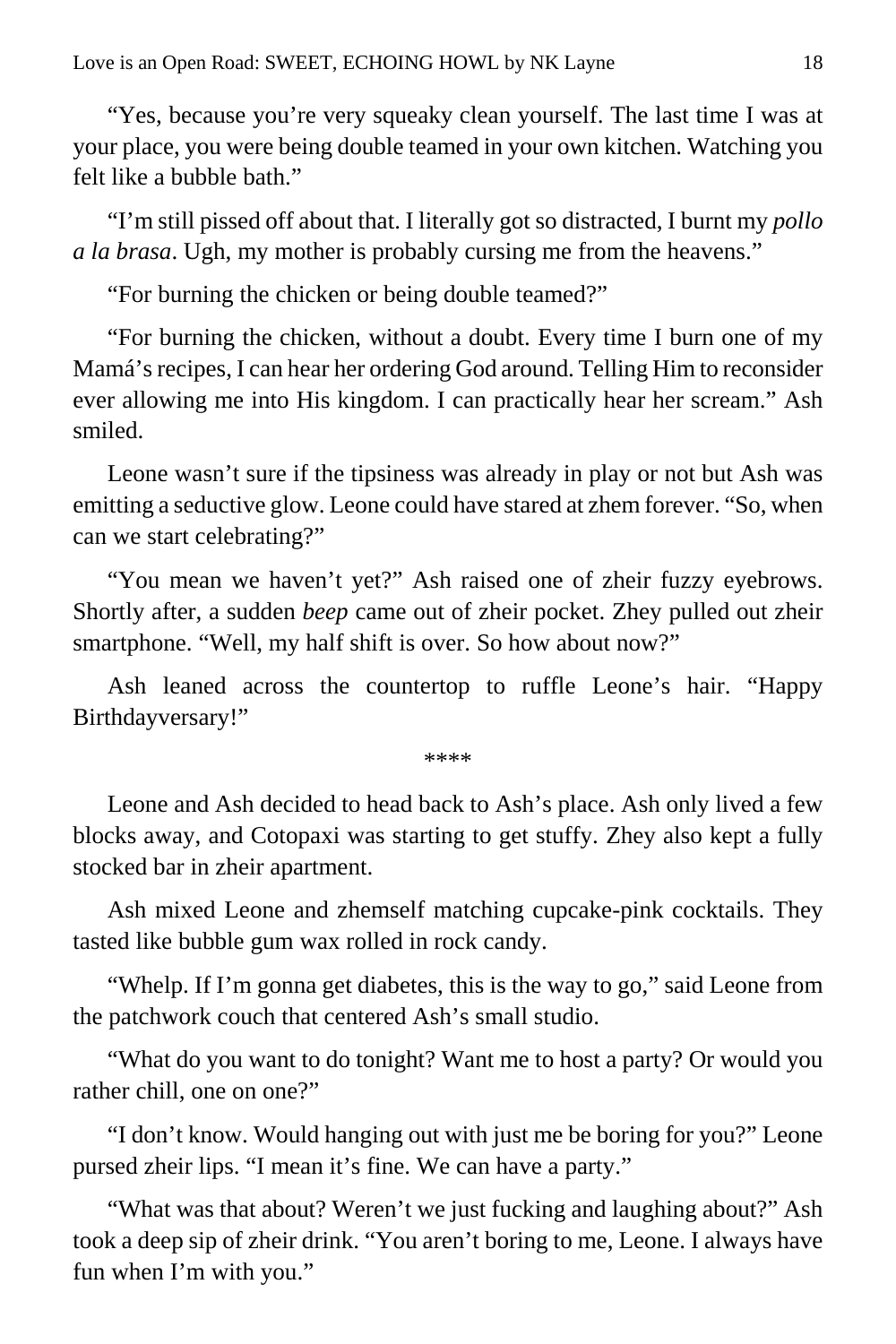Leone used to feel so *relaxed* around Ash, like zhey could say anything because zhey had this amazing, unconditional support system. Zhey used to be able to just exist as Ash's best friend and be overjoyed, not filled with the bitterness that had come to plague zhem.

But now, every conversation with Ash seemed like a trap. Leone never knew exactly what Ash meant or was implying.

What did the sex they had earlier that day mean? Leone felt like zheir molecular composition entirely merged into Ash's. Did Ash really not feel it?

"Want to do shots?" Leone asked.

Ash eagerly filled two shot glasses with a caramel-hued liquor.

They took their shots quickly. The harsh bitterness rattled in Leone's throat, but after a strong inhalation of Ash's stale apartment, it went away, leaving behind a slightly blurred room, pumps of joy, and a craving for nicotine. "Oh, man. I need a smoke."

Ash got up and fumbled to the kitchen counter, grabbing a box of cloves and a light. Zhey were gone for just a moment, but Leone was overcome with the space between zhemself and Ash. It seemed so… perverse. Like there should never be any space between them.

Before Leone realized Ash was heading back, zhey found zhemself nibbling on a black clove, Ash leaning in to light it. Leone took a deep breath in and slumped into the vibrating high of the cigarette. "I think I'm already drunk."

"No shit. Hey, it's only your birthday once. Sort of. Do you celebrate both birthdays?"

"I celebrate all my fucking birthdays. Queer birthday. Vagina-popping birthday. Half birthday. I'm the Mad Hatter in a dress."

"And you're so, so handsome in a dress."

Leone smiled. Zheir cock twitched. Usually fucking Ash sated Leone for a few days; however, this time zhey were already ready to ride zhem all over again. "Man, I'm getting addicted to you."

"Careful now. Could turn into a sap fest."

Leone drooped zheir shoulders forward. "Is that bad?"

"No, it is chill, I'm just playing. Actually, there are some sappy things I've wanted to tell you." Ash reached a hand toward Leone's shoulders, lightly massaging the developing knots.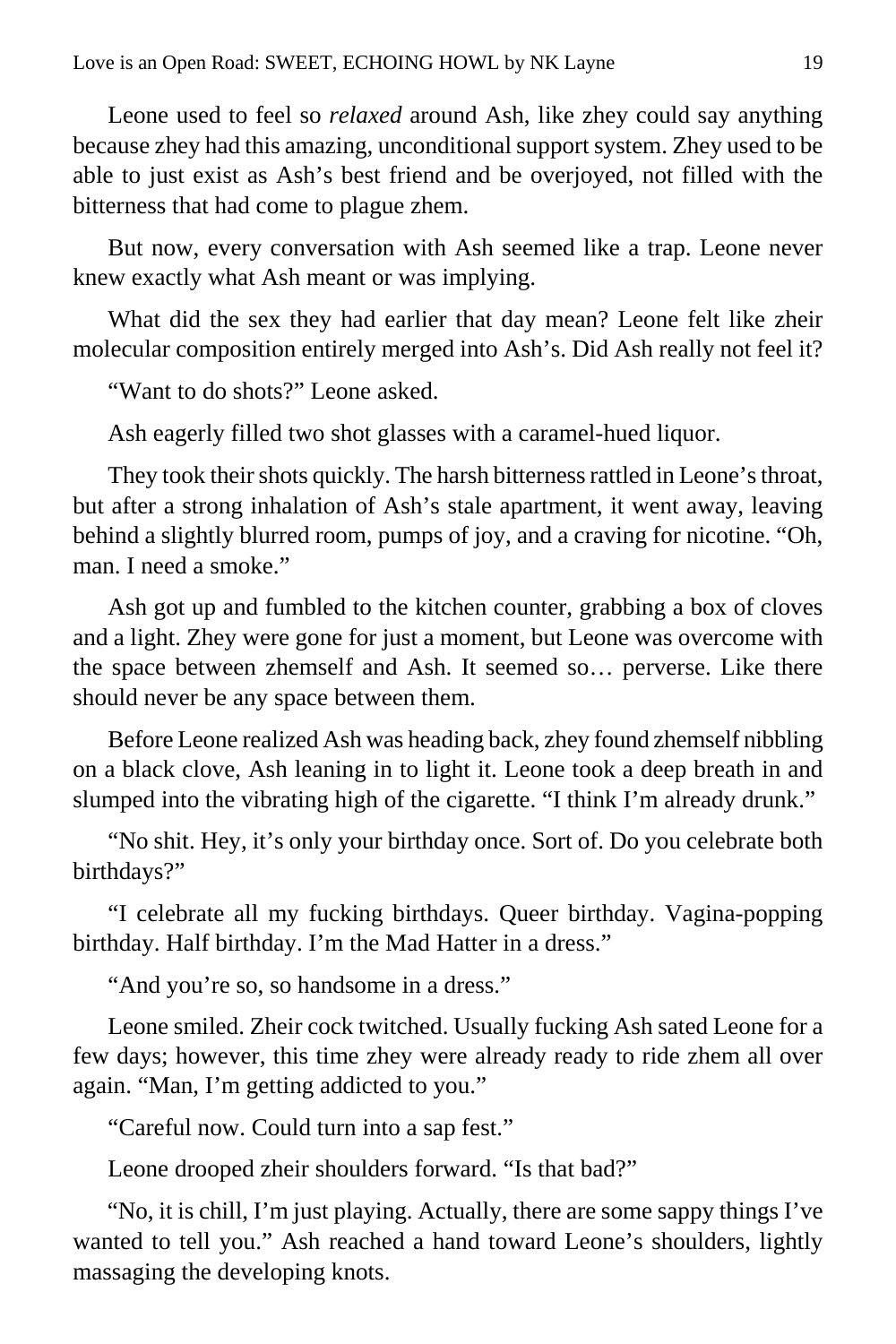Ash kept on saying things, but Leone couldn't follow. Zhey became distracted by Ash's long, umber throat. For the first time, zhey saw the small pulsations in the veins of zheir neck. The movement hypnotized Leone, pulling out a new craving.

Leone wanted to consume Ash. Bite by bite, nibble by nibble, until there was nothing left.

Zhey growled, a deep throat-rattle, and Ash jerked away from zhem. "Leone, are you okay?"

Ash's concerned voice bolted recognition into Leone. That was Ash. Zheir best friend; zheir crush. A human being. Certainly not food.

Leone took in a deep breath of the musty apartment. Composure quickly realigned zheir spine, returning Leone to a more sober reality. Leone was not shy to darker sadomasochistic fantasies, but never was zheir lust so compulsive. Zhey weren't sure what just happened and didn't have the vocabulary to even hint at it without Ash thinking zhey were entirely insane. "I'm sorry… I think I need to drink more… I just can't relax. I'm not chill like you."

"I like the way you are." Ash paused. Zhey looked Leone up and down. "Do you really think you should drink more?"

Leone shrugged. "You've seen me function with a far higher blood-alcohol level before."

"True, but… I never saw you ignore me completely. That was kind of important stuff, Leone… It's hard for me to talk about romance…"

Leone's ears perked up; zheir heart dropped into zheir gut. "Oh… Sorry. I mean, I really didn't hear you. I mean, fuck. Let's talk about it. I want to talk about it."

"Don't know. Just tryin' to say I'm drawn to you, Leone. Increasingly. Day in, day out. And I thought it was the same with you…"

"Those are actually my exact thoughts. Increasingly drawn to you, increasingly impressed by you. I never… I didn't realize you felt the same."

Ash stared at Leone with a grimace. "I've never seen your eyes so dilated before. How do I know you aren't just saying that because you're drunk?"

"I… We don't have to talk about this right now. We don't have to talk about how I couldn't have outed myself today if I wasn't with you—Without you, I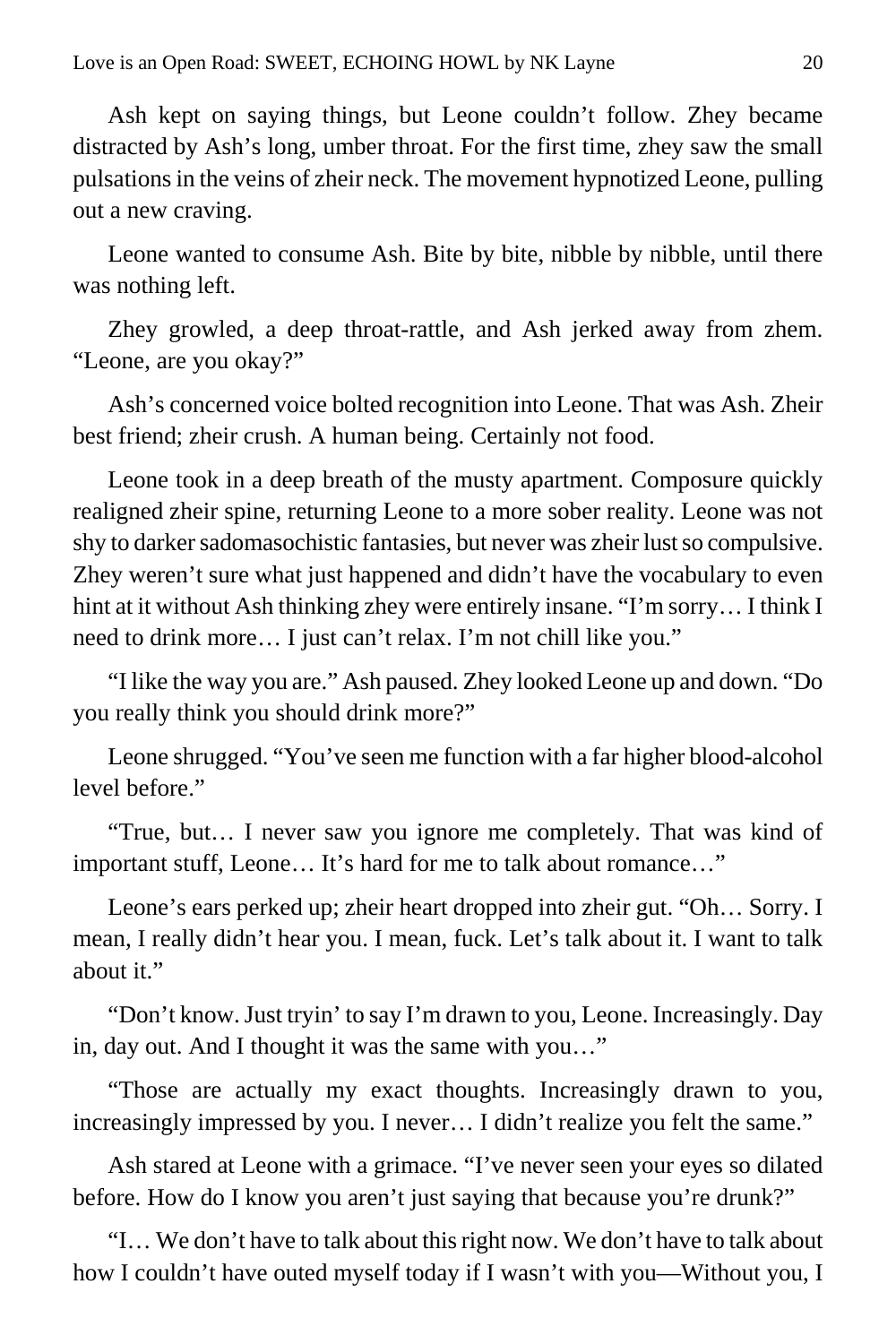couldn't do so many things. I think you know… you know that isn't a drunk confession. Whether you admit it or not…"

"Honey, you crunked." Ash kissed the top of Leone's forehead. "Me too, I think. I'm glad we're crunked together."

\*\*\*\*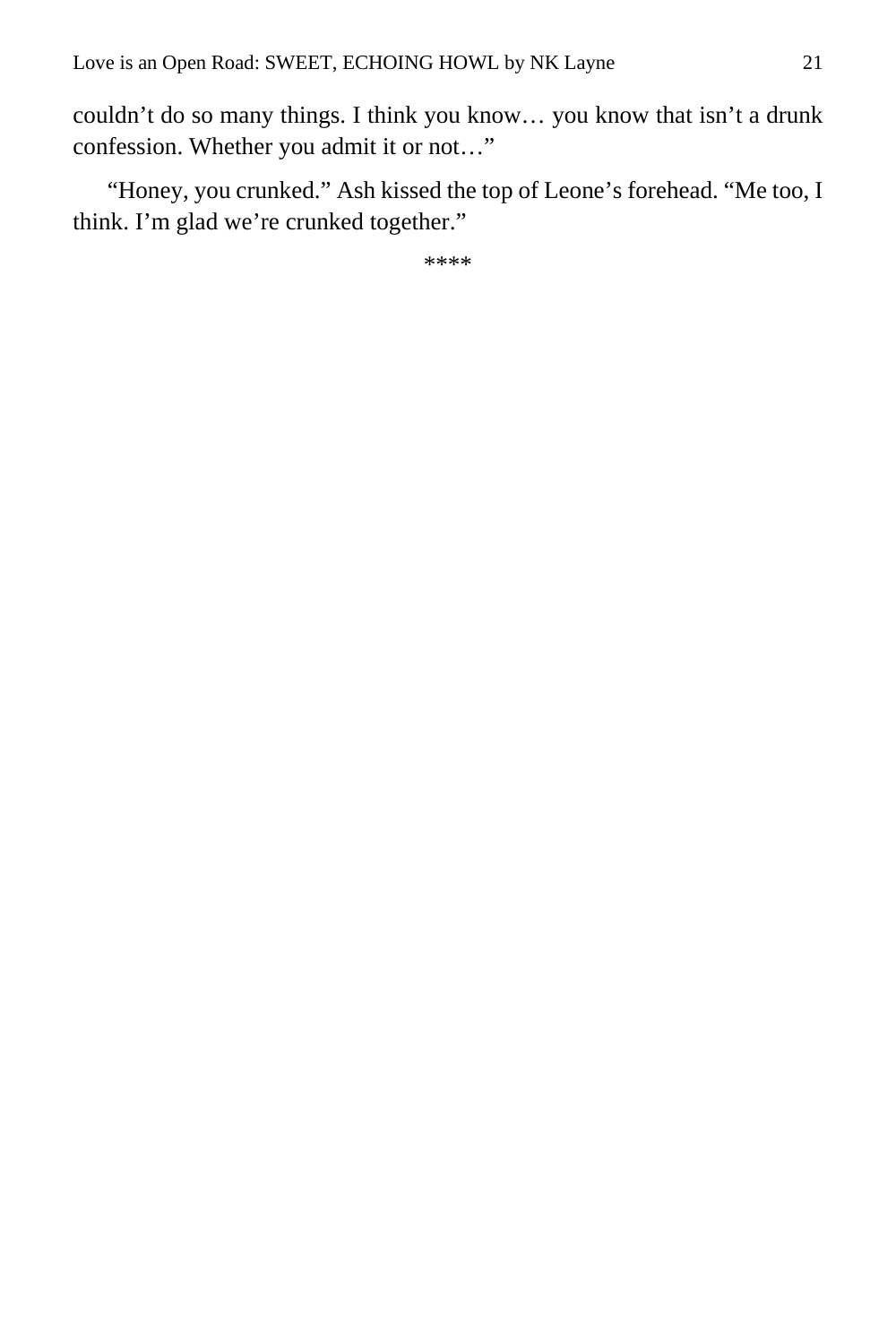#### **Part Two**

<span id="page-21-0"></span>The next morning, Leone awoke to a throbbing pain pushing at the back of zheir scalp, down zheir neck, and into zheir chest. Zhey squeezed zheir eyes together and soft tears slipped out. "Holy fuck…"

Leone rubbed zheir swollen face with zheir hands, as a way to distract zhemself from zheir headache, with the consequence of a new pain. A sharp burn radiated from the center of both zheir palms.

Unsure what state zheir hands were in, or zheir entire body, Leone opened zheir eyes to take a look—only to immediately regret that small gesture. Zhey were hit with a blaring light so bright that, for a split second, Leone was sure it was the flames of Hell. But as zheir eyes adjusted to the brightness, zheir surroundings seeped in, and Leone realized exactly where zhey were.

Across from Leone was the same windowsill zhey spent many lazy mornings people watching and reading in the sunlight when zhey were growing up. The same fire trucks zhey heard every morning from pre-K to high school *zoom zoom* zooming by. The rest of the room was bare from anything remotely nostalgic. Leone had wrapped up all of zheir old furnishings and decorations when zhey moved out of zheir mother's apartment a few years ago. Even the bed zhey woke up in was humorless without zheir old superhero sheets.

The hangover's shrilling pain made it too difficult for Leone to recall the sequence of events that led to zhem waking up hungover, at zheir mother's house.

On the windowsill, there were three plastic water bottles and a handwritten note.

*Bebe mucha agua y ve a dormir. Hablamonos esta noche.*

#### *—Mamá*

Leone eagerly followed the instructions. Zhey took a deep gulp from the first bottle, enjoying the sweet taste of chilled water. Leone poured the second bottle on zheir heated forehead, letting the water drip down, soothing zheir scratched-up palms.

The hangover wasn't cured, but it was chilled off enough that Leone could attempt to recall the previous night.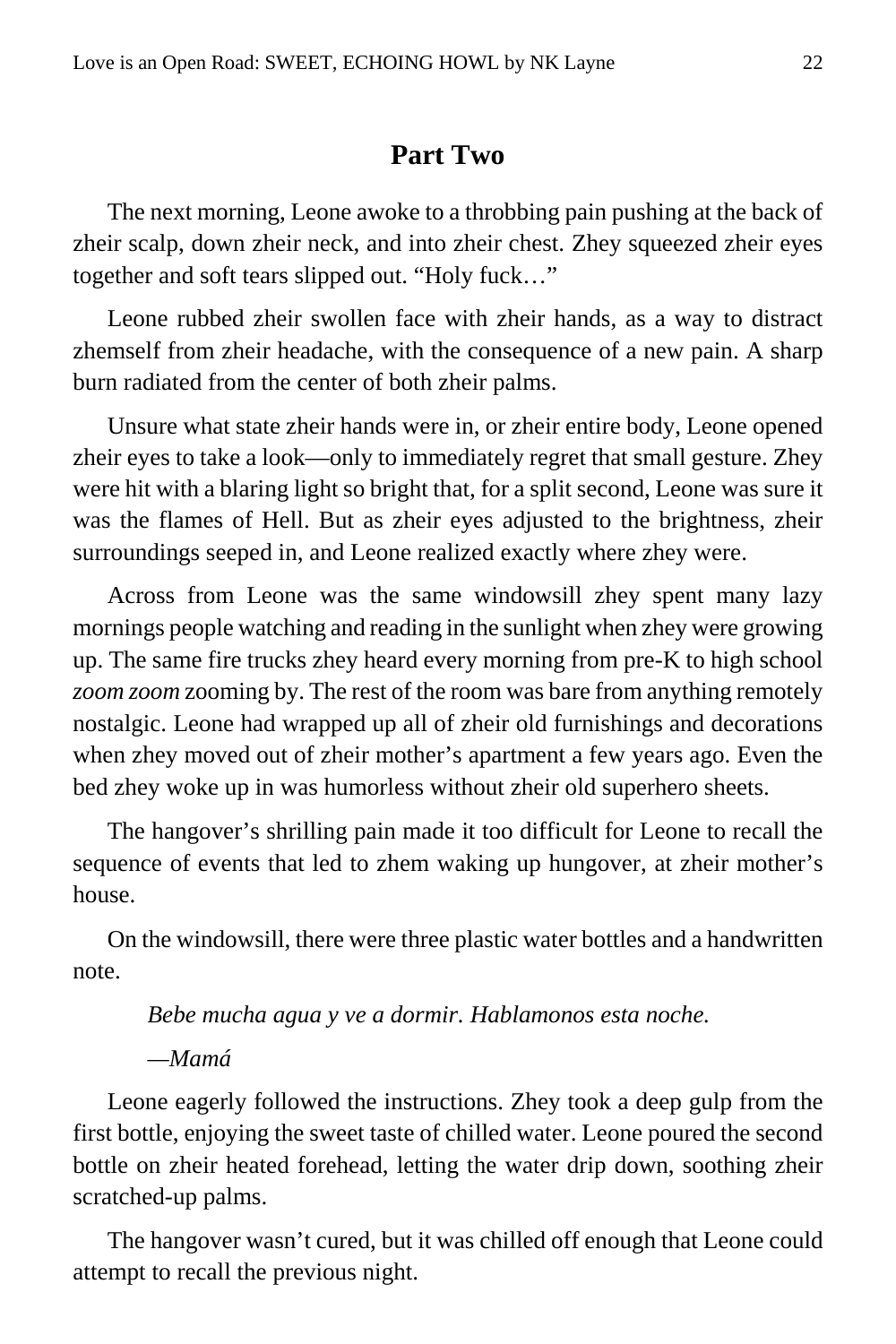*Alcohol swirled through Leone's vision, blurring and brightening Ash's apartment, like a string of Christmas lights. Nude bodies were contorted around every nook and cranny of the studio, each radiating their unique perfume of sweat, lube, and pheromones.*

*Ash was leaning on zheir kitchen counter, mixing zhemself another gin and tonic, giving Leone a perfect view of zheir perky, umber ass. Leone could barely recall what happened next, but somehow, Leone ended up grinding against Ash's legs. A warm vibration buzzed through zheir veins, like zhey were already balls deep, but zhey were barely even getting touched. The feeling was thick and warm, growing zheir dick and easing zheir mind.*

*Ash stretched zheir neck backward as zhey arched into Leone's humps.*

*A strange thought hit Leone: what would it be like to eat Ash? came up again. The curiosity turned into a pressing hunger as zhey let zhemself take a small taste.*

*Zheir cock hardened as the salty, wet blood poured into zheir mouth, and Ash's long, high-pitched howl filled the room.*

*Everything blurred after.*

*Ash was surprisingly strong, as zhey pushed Leone into a chilled, metal enclosure. Leone whimpered, wet nose pushing against narrow bars, until zhey passed out.*

*And then… nothing. Then just waking up, here, at zheir mother's house, with a killer hangover.*

"Wait—what the fuck? No. What the *fucking* fuck? Did I—did I try to eat Ash?" Leone could only meditate on that question for a split second before zhey snorted. Zhey pulled the carton of slightly smashed cloves out of zheir sewn-in bra and lit one up.

Okay, *if* that happened, that would be the worst punch line. Nothing to laugh about, but it was so left field, it had to be the dreams of a deranged drunk. Ash was probably in a ball somewhere, so hungover zhey *wished* zhey were eaten. Zhey were probably texting Leone minute-by-minute updates on zheir hangover status.

Leone patted zhemself down, looking for zheir phone, but nada. Zhey searched in zheir shoes, under zheir bed, on the windowsill, but no phone. Zhey patted zhemself down once more, just in case, and that was when Leone's hazy,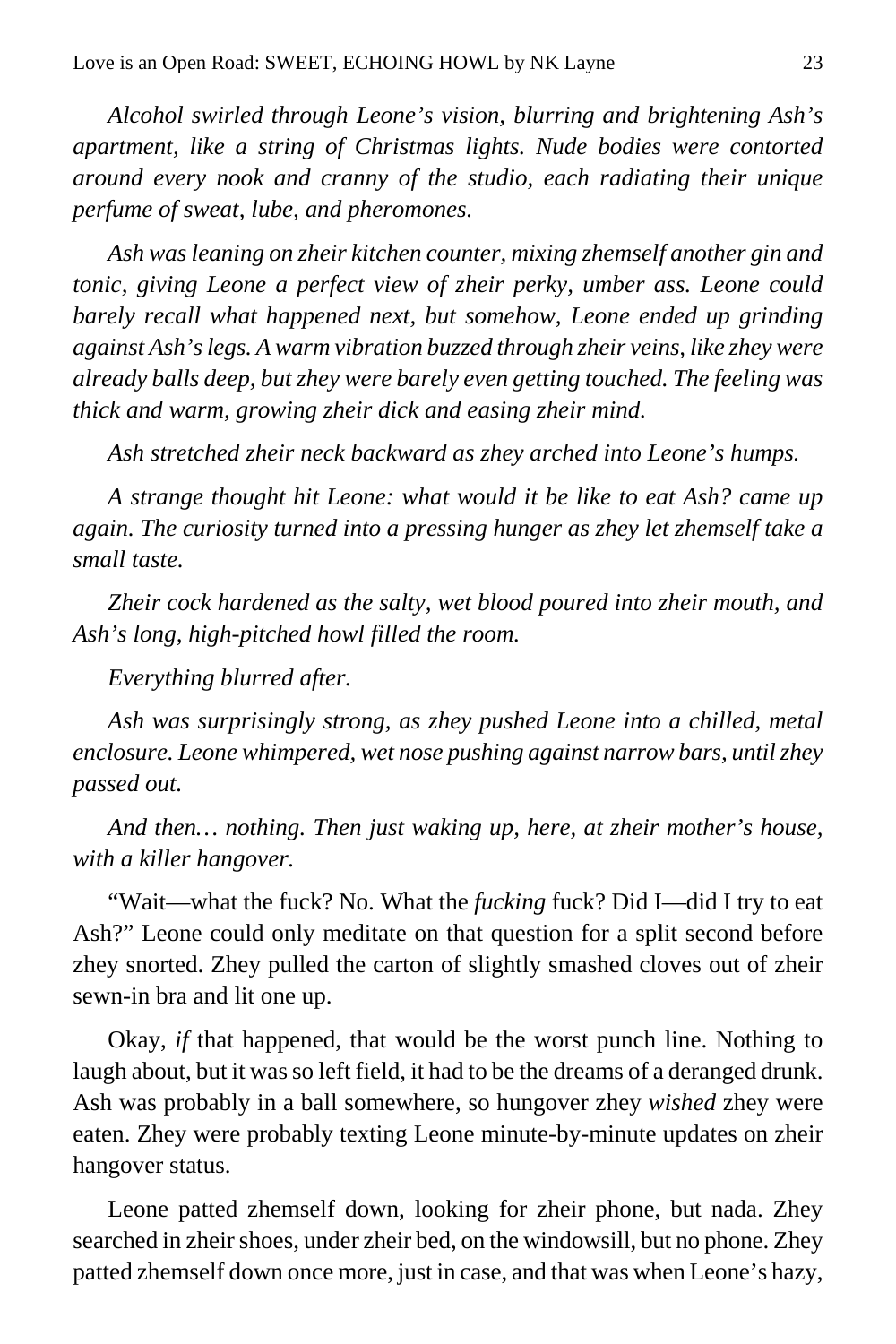morning-after brain finally realized—zhey were in a dress in zheir Mamá's house.

Zhey were in a dress in zheir Mamá's house, and zheir Mamá left a note saying she wanted to talk to zhem about something. Best-case scenario here, it was a conversation about eating zheir best friend. "Fucking fuck fucker fucking a fucking fuck."

This realization brought on a thick weight that Leone was more than familiar with. It was, by far, not the first time Leone felt the heavy anchor of guilt that zheir mother placed on zhem. Neither Leone's gender, sexuality, nor non-monogamy fit into zheir mother's traditional Peruvian ideals.

Leone opened the window, where the same old, rusty fire escape zhey grew up on was, but before zhey could follow old habits and escape down the wishing well, zhey heard a familiar whomping laugh echo down the halls.

Ash.

\*\*\*\*

Leone didn't run to the family room where the noise was coming from. Zhey more slugged along, at the slowest pace zheir body could possibly conceive and still be considered moving. The absurdity of zheir conservative, Catholic mother getting along with Ash was pulling Leone, but that was it.

And then it got weirder.

Leone peered into the living room to find Ash, Sara, and zheir Mamá eating pancakes, laughing merrily.

The living room was filled with mismatched furniture Leone's mother had collected at various tag sales. Ash, Sara, and Jasmine, Leone's Mamá, were sitting, side by side, on a lemon couch. Facing them was a pearl love seat.

Jasmine, had curly, red hair, and matching scarlet, square-shaped glasses, and the same tanned olive complexion as her children. She kept on taking breaks from her short stack to pull out photos from a huge photo album Leone had never seen before. And Ash would nod and nod, as if it were zheir own relatives in these books.

"Holy shit! Have we been incesting?" Leone blurted, to zheir immediate regret.

Jasmine's bubbly, smiley face collapsed into a pointed scowl. Even stranger, Ash looked away, toward the ground, in an obvious avoidance.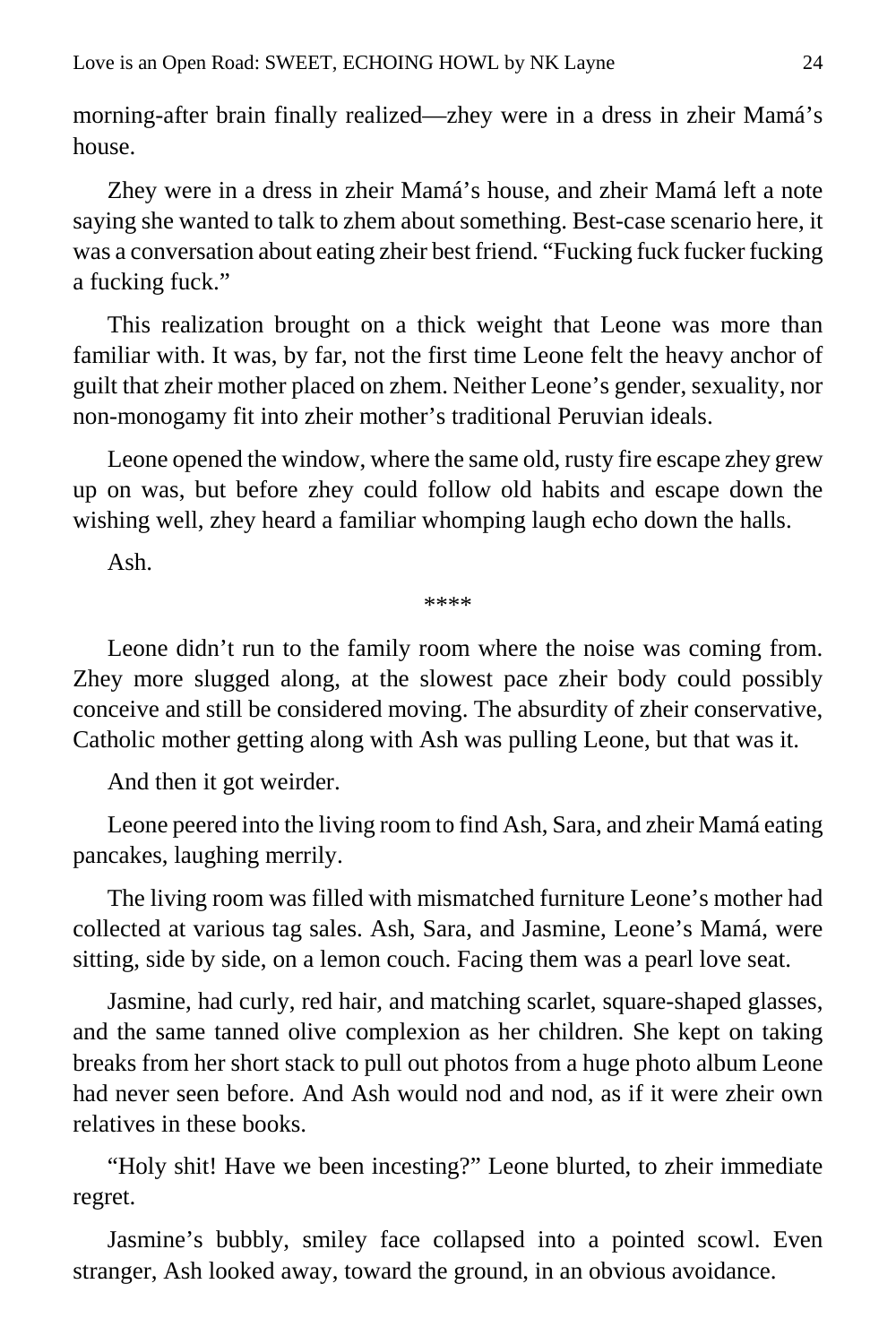It was Sara who spoke up. "Morning, Leone."

"Wait—Leone? Who's Leone?" asked Jasmine. She gestured toward Leone. "Is that what this is? Leone?"

"Leone is me and I am 'this,' so…" The tension built up in Leone's gut again. Zhey looked into Ash's eyes for help, but Ash was avoiding zhem. There was a gauze on Ash's cheek, graduating from pink to maroon. "Fuck. Ash. What happened to your face?"

Ash looked at Leone with soft tears budding at the edges of zheir eyes. All the joy and happiness zheir face displayed, only minutes before, long gone.

Leone's memory came back to zhem. Zhey could practically taste the rust flavor of blood—*Ash's blood*—all over again. "Did I—did I bite you?"

Ash brushed zheir hands through zheir fauxhawk but said nothing. Zhey looked up to Jasmine for support. Jasmine whom zhey only just met. Jasmine who was staring at Leone, with knotted eyebrows and pursed lips.

Leone felt toxic. Zhey circled the room. "How did I do that to you?"

"Better question is how can you walk around my house in that dress?" Jasmine spat.

Leone buckled zheir lips. It was so much the better alternative of popping out wearing nothing other than yesterday's panties. Zhey no longer had any clothes at zheir mother's house, so zhey couldn't change. The last time zhey slept over was over a year ago. The most frustrating part of this spectacle was that Leone wasn't even feeling feminine anymore. If it was a normal day, zhey would be lounging home in zheir masculine clothes right about then. Most certainly, zhey felt nothing like the hard-femme, riot grrrl act the dress had become, with its rips and tears from the previous night's rough-and-tumble. Here zhey were, forced to come out when zhey weren't even ready, and zhey still felt like zhey were caught in a lie.

Ash narrowed zheir eyes, jerked zheir jaw. "What about you, Jasmine? You really aren't going to tell zhem? You've kept this straight-up dangerous secret and you're upset over a dress?"

"I know." Jasmine sighed and rubbed the corner of her temples. She pulled out a photograph from the photo album and handed it to Leone.

The photo was of a deep-black, nearly purple, leopard walking toward the photographer with a leaning swagger.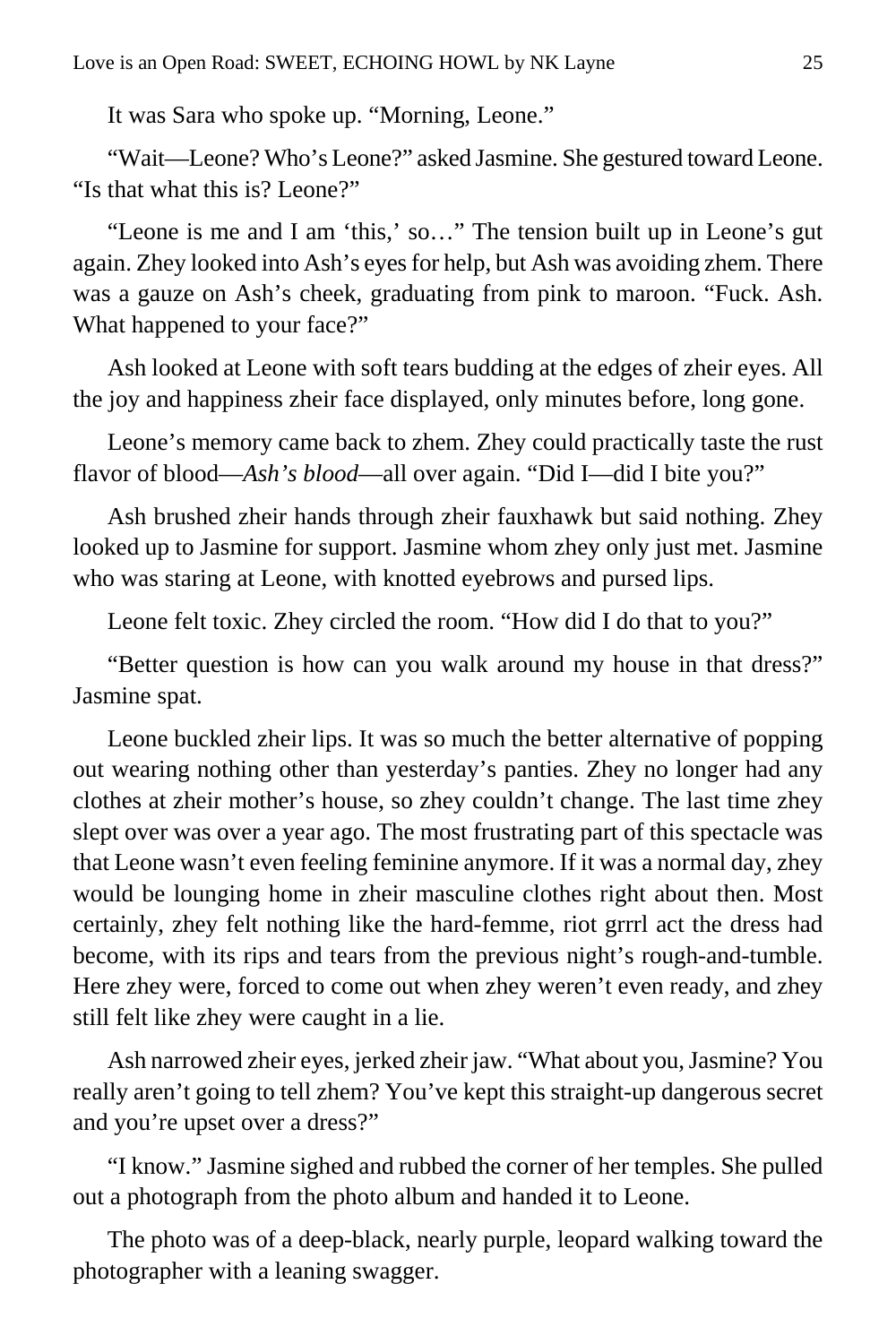Leone was confused. "I don't—"

"You know the leopard in that photograph. That leopard has birthed, dressed, fed, and cleaned you." Jasmine covered her face in her palms, her breathing loud and nasal. "So, I'm not exactly human. None of us are…"

"I need to sit down." Leone slumped into the pearl love seat that faced the couch. "I guess I'm supposed to be like all *ooh* or *ahhh* but, honestly, Mamá, you aren't making any sense at all. You're saying that even though you are sitting, upright, with human skin, eating fucking pancakes, you're a leopard?"

"I know. I know, I'm not making sense—I just… I've been stalling this for my entire life. I'm not ready."

"We don't always get to choose when we come out about who we really are," Ash said.

A familiar warmth crept through Leone, easing zheir anxiety. *Thanks*, zhey mouthed to Ash.

"You, me, Sara—we're a clan of leopard shapeshifters. Think werewolves, but like, wereleopards. This was one of the main reasons I left Peru. Connecting with another shapeshifter brings out our monster, and there are a lot of shapeshifters there. You weren't suppose to shift, last night or ever. I'm sorry for not telling you earlier, Marco. I was trying to protect you. But it wouldn't have happened if you hadn't had sex."

"I don't know what you are saying, Mamá, but there is one thing I do know. I'm not Marco. I'm Leone. I'm *androgino*. I use gender-neutral pronouns and… fuck it, I like the way I am."

"You like the way you are? Your *disobedience*, your sexual immaturity, is why you shifted. If you did what I said, kept your virginity, you wouldn't have bitten your friend's face."

Leone combed zheir hands in zheir hair, lightly growling. Zhey closed zheir eyes, the urge to leave zheir mother's house, never to come back, battling zheir urge to stay, get closer to Ash, and apologize over and over again for something zhey didn't even understand.

Before Leone could go either way, Ash spoke up.

"I'm sorry, Leone."

"What?" Leone's eyes popped open. "I'm the one that hurt you. After... after last night… after everything we've been through together… I *hurt* you. I'm sorry. Fuck, I don't understand, but that doesn't mean I'm not really sorry."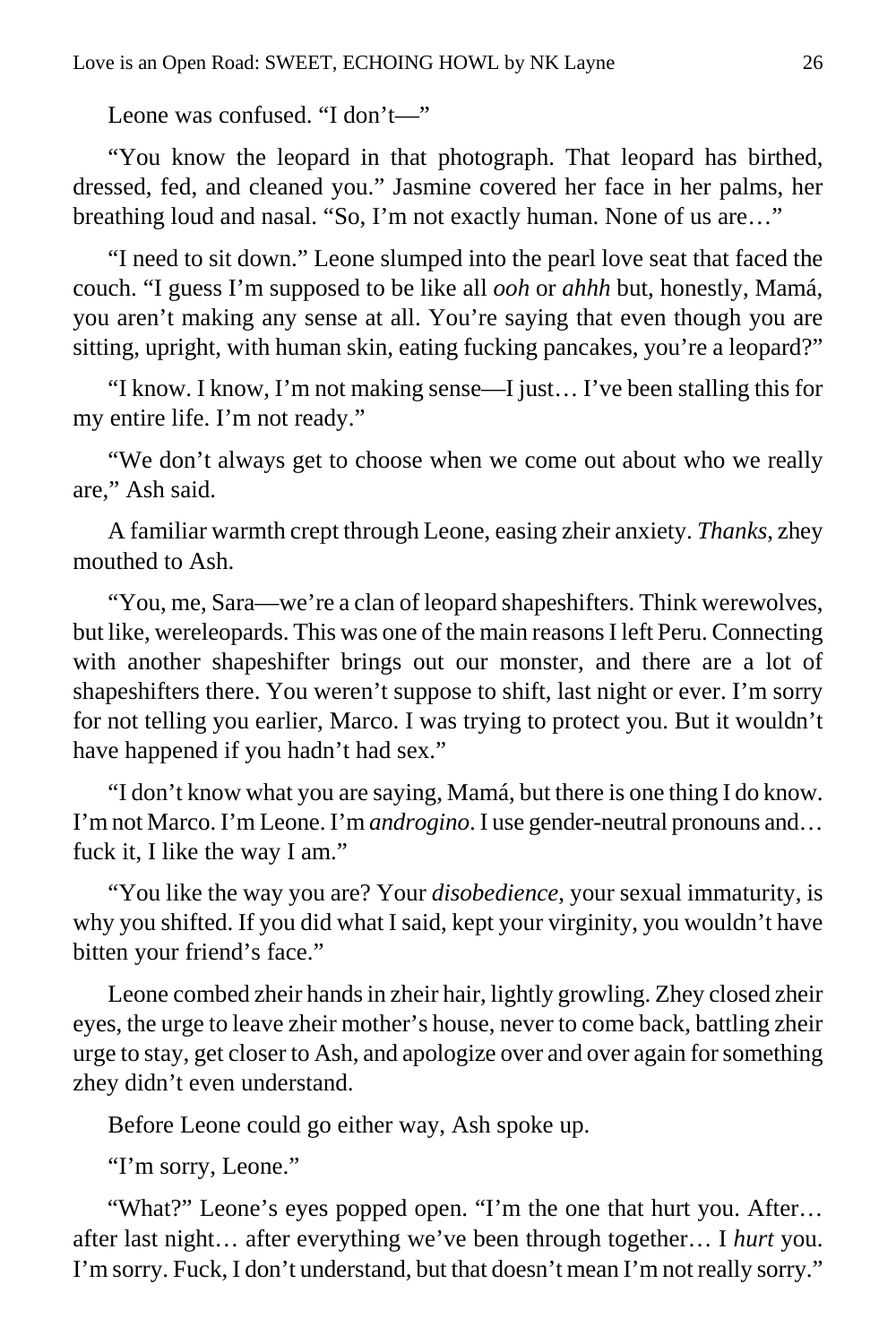"No. I'm sorry for turning you. I should have told you I was a shifter."

"Oh." Leone wished zhey could just shrug that off, but zhey couldn't. The secret hurt like a cigarette burn right in the center of zheir chest. Zheir mother betraying zhem was expected, but Ash? Ash was supposed to be the one person that zhey could rely on, especially after their last time making love together.

Coldly and robotically, Leone got up from zheir chair and headed to the door. Zhey had lied to so many people, zheir entire life, and felt so much skullcrushing guilt for it. Turns out the entire world was lying to zhem as well. It was a malnourished feeling, depleted of hope for honest, intimate relations, with no desire to go forth and make them.

Zhey got to the front door without interruption: Jasmine and Ash glued to their seats with agape mouths and an inability to act through their guilt.

It was Sara who ran to Leone and went out the door with zhem.

"Way to defend me, sis. You barely said anything at all," Leone said from the hallway.

"I—I just found out too. Leone, she was lying to me too. We were lying to each other. All this time, I worried and worried that she would see through my false virginity. Meanwhile she goes to the Amazon every year to get freaky with shapeshifters. It's just..." Sara sighed. A piece of gold shimmered in her hand. "There was one more thing Mamá didn't tell you. This piece of gold—it will help you shift back."

\*\*\*\*

Leone needed to go home. Zhey didn't even want to change into masculine clothes anymore. Zhey didn't want to *present* at all. Zhey wanted the isolation of zheir own home to confirm the few things zhey understood about zheir selfidentity.

The neighborhood surrounding zheir mother's house had changed greatly from when Leone was living there. Leone recalled the days where zhey could sway through this district with wide arms, but now zhey could barely stretch. The streets were clogged, shoulder to shoulder, waist to waist, with business suits.

Leone attempted walking to the downtown bus, but zhey kept pausing in temporary paralysis, like zhey were a buffering video, too lagged down with guilt, anxiety, and confusion, to load. Zhey felt so much, the simple act of continuous movement became an impossible task.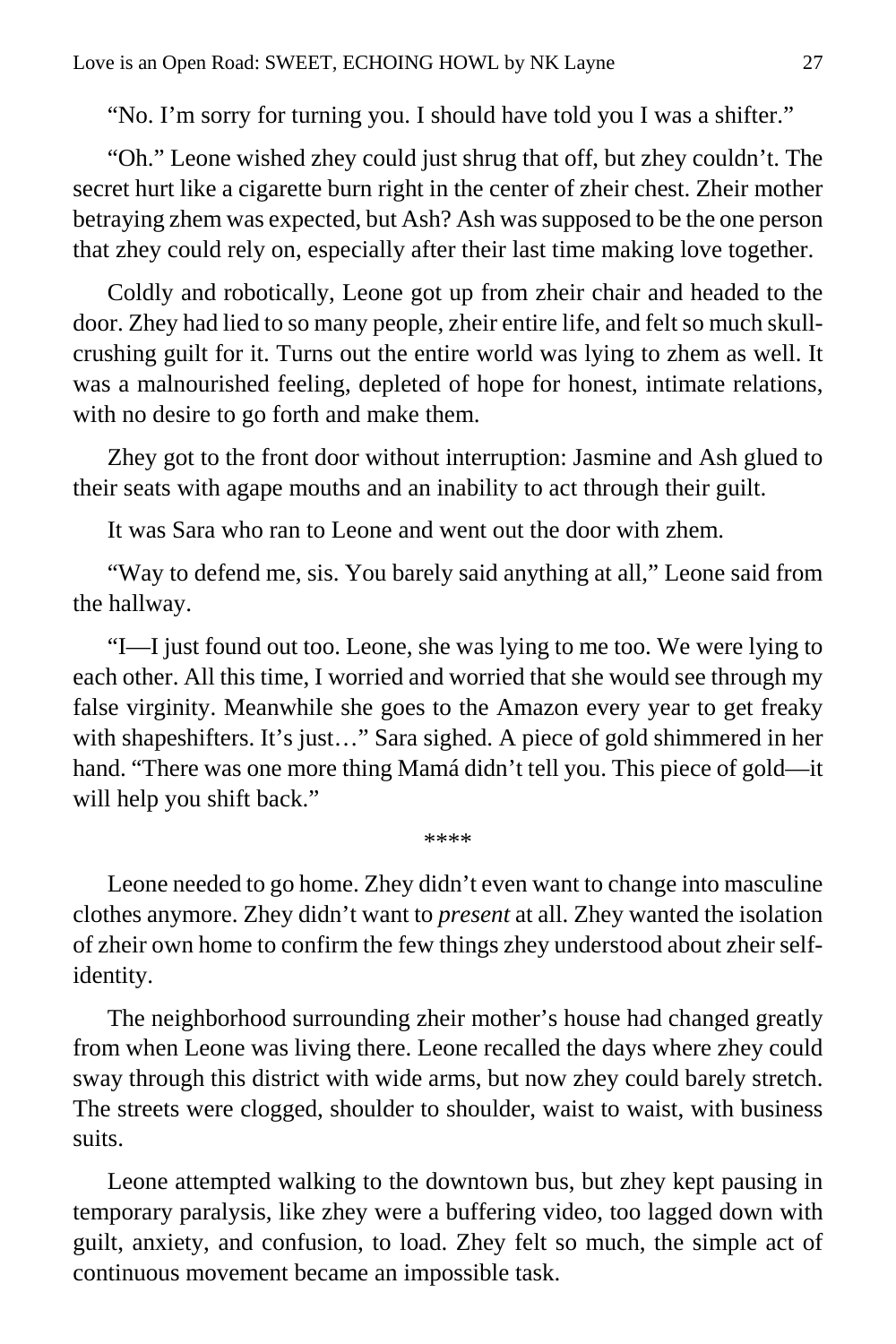Zheir mother barely even acknowledged zhem. How could animal shifting be more respectable than gender-variant identity?

And then there was Ash—zheir wounded face was stapled to the back of Leone's eyelids. Disgust curdled in Leone's stomach. Zhey were already angrier at zhemself than anyone else. What right did zhey have for walking out? Whether zhey were conscious when it happened or not, *zhey* were the attacker.

One of these abrupt stops was interrupted when three businessmen pushed Leone to the ground. The scrapes on Leone's palms reopened with a harsh sting and the piece of gold slipped out of Leone's grip. Zhey looked upward, through zheir matted hair, at the three snickering faces of freshly shaven white men, all in three-piece suits. They looked like they were only slightly younger than Leone.

A lankier gentleman, in the center, gave Leone an exaggerated wink. "Watch where you're going faggot. No. I'm sorry… *maricón*."

His posse laughed.

Leone leaped to zheir feet, looming over zheir attackers. The men flinched at Leone's sudden movement, which helped Leone raise zhemself even more. Leone leaned in, as if zhey were going to kiss that bigoted mouth, but instead whispered, "Go fuck yourself."

Suddenly, a crinkly gray static coated Leone's body.

The three guys took a huge step back. Their cowering bodies were like swaying a piece of steak in front of a rabid animal's face. Leone could barely suppress the sudden urge to attack them. But before zhey could, the men evaporated into the crowd.

Growing up, Leone had hated this neighborhood because, at that time, it was covered with crosses and subsequent Catholic guilt, but at least it also came with delicious Peruvian desserts like *piononos* and *huevo chimbo*.

This—this was definitely worse.

Rage vibrated through Leone. Zhey tried to get even closer, ready to fight them right back, but strangely found zhemself crouching on all fours, even though zhey couldn't remember readjusting to that posture. Unnerved, Leone looked downward at zheir body and jumped in shock.

Rosette-shaped patterns stained Leone's new, slick fur, their visibility graduating, depending on whether they landed on a black patch of fur or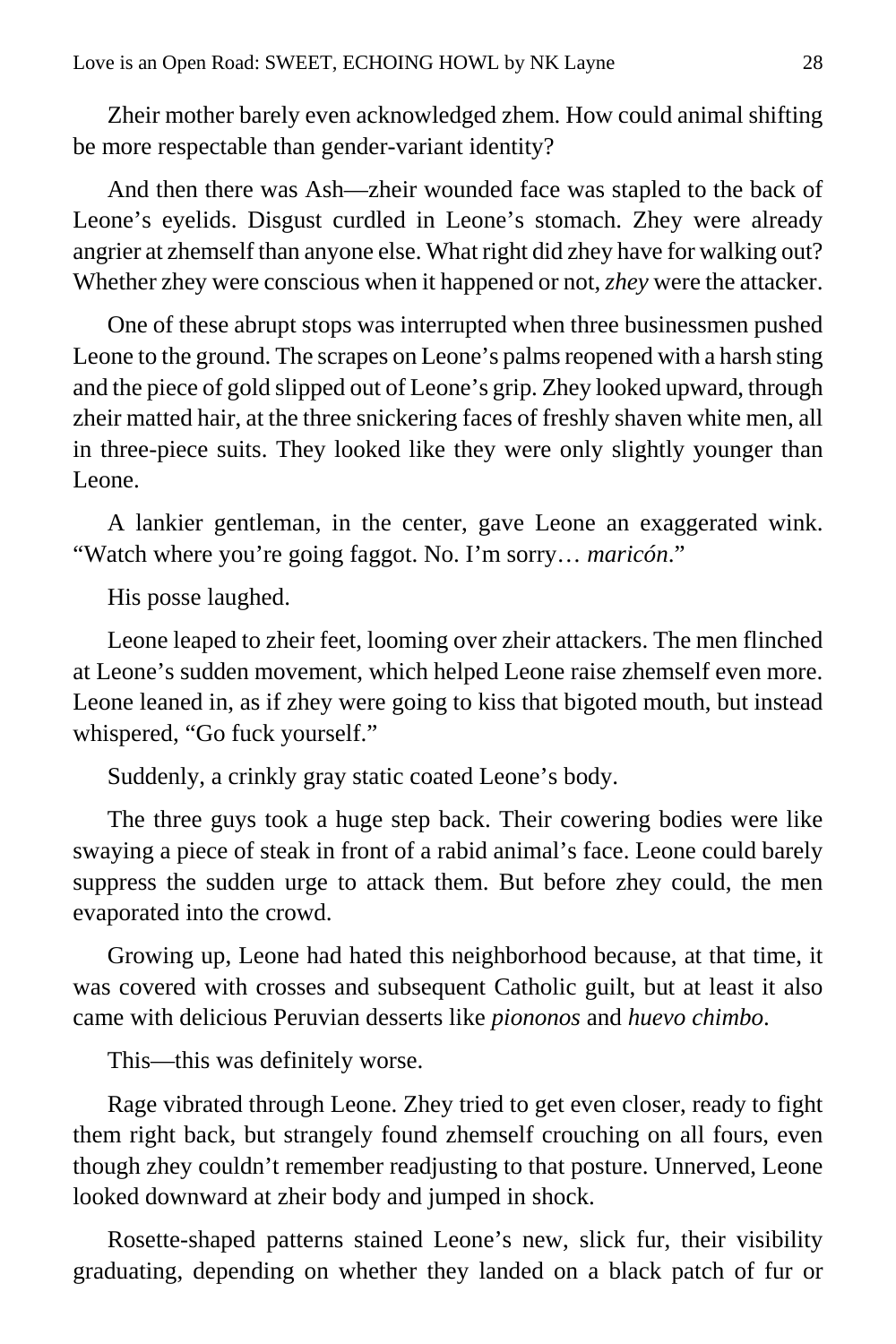golden. A long curvy tail stood upright, communicating something that zhey didn't even know. Zheir body, long and robust, was cemented to the ground by four fluffy paws. Zhey raised one of these paws to zheir face, feeling narrow temples, a strongly defined jaw, and long whiskers puffing from zheir cheeks.

The hoard of people around zhem had dissipated into a panicked crowd, desperately attempting to escape Leone's presence.

The dark thoughts infiltrated Leone again: the ravenous fantasy of letting loose, chasing that crowd, jumping on a body and devouring it whole. But, unlike earlier, Ash's wounded face kept on glitching over zheir hungers.

Leone retracted, scooped into zhemself, unsure what zhey should do but knowing zhey needed to do something. All zhey knew about shifting back was that the gold had something to do with it.

Leone nuzzled into the piece of gold. It shimmered, shimmered, the only thing glistening on the grungy city sidewalk.

The street was filled with screaming pedestrians, most of which were backing further and further away from Leone. Their crescendo volume created a pressure in Leone's chest.

Tears oozed out of Leone's golden cat eyes, wetting the piece of gold. "I wish Ash was here."

"Where did the leopard go?" Leone looked up at a gaunt-faced pedestrian calling out to zhem from across the street.

\*\*\*\*

Leone proceeded, homeward bound, squeezing the piece of gold in zheir fist so tightly zheir nails kissed white curves into zheir golden palm. Time moved slowly, and exhaustion set in. Leone tightened zheir fist even more, to keep zhemself awake with the additional sting.

As soon as Leone closed the front door to zheir apartment, zhey stripped out of zheir dress and panties. Zheir soft, brown cock dangled into the new airy space, until Leone's thighs framed it when zhey plopped right onto zheir tiled floors, too tired to even crawl into bed.

Zhey opened zheir fist to examine the gold piece, more relaxed now that zhey were in the sanctity of zheir home. Leone tried to read the inscription, but it wasn't written in Spanish or English. The only thing Leone could understand was the sun carving, which shimmered, shimmered, shimmered, even though Leone's apartment was dim.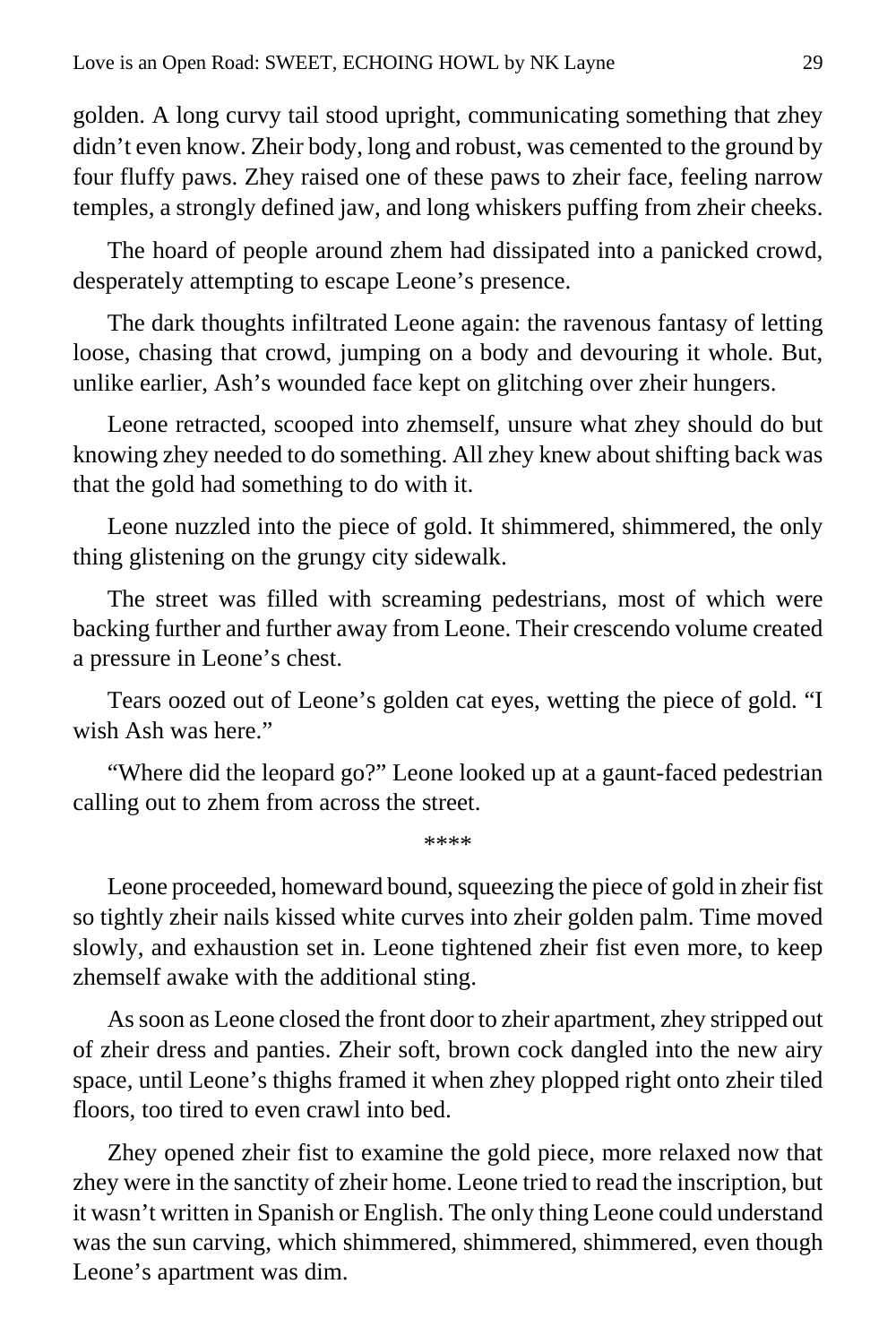Leone understood little of anything, but knowing that the combination of longing for Ash and having this piece of gold would help zhem keep human and stop zhem biting someone's face off was comforting. And zhey had more than an abundance of Ash longing.

Nuzzling zheir head into zheir upper arm, body curled into a ball, it wasn't long before sleep took over Leone's energy-depleted body and mind.

\*\*\*\*

Leone woke up with many of the same questions zhey had before zhey passed out, but also with the same longing for Ash zhey had always had. Leone sighed. The whole reason zhey were never honest about zheir true feelings was because zhey were afraid of ruining their friendship. Well, their friendship was officially traumatized with new, unexpected tensions. Zhey might as well be more honest. Could things possibly be worst?

Leone pulled up a chat window on zheir laptop, sending Ash a message.

Leone: *Did I leave my cell at yr place? zhey wrote mad casually, like yesterday was just another party, not urmmm the lived definition of a shitshow… lol*

Leone smiled, seeing Ash's immediate '. . .' animation next to zheir name, indicating that zhey were writing something back.

Ash: *Yr cell ish here! Come over and pick it up! zhey said with smooth ease, in total ~\*~~chillness~\*~\*, like zhey weren't spending all day refreshing chat, waiting for this moment…*

Leone: *!!! Be right there~*

\*\*\*\*

Ash's building was pale pink, blending in to the rainbow of buildings on Colores Street. Leone let zhemself loiter outside of Ash's apartment for a second, to build up momentum. It was only seemed like yesterday that zhey rushed into that building, Ash at zheir side, barely even making it up on the stairwell. They both were so rambunctious, making out and groping each other as they inched into Ash's apartment. They were so excited to be passionate about each other.

Leone's chat with Ash *was* lighthearted but things were so tense at zheir Mamá's house. What if this meetup turned into a fight?

Leone didn't want to fight. Zhey wanted zheir best friend back.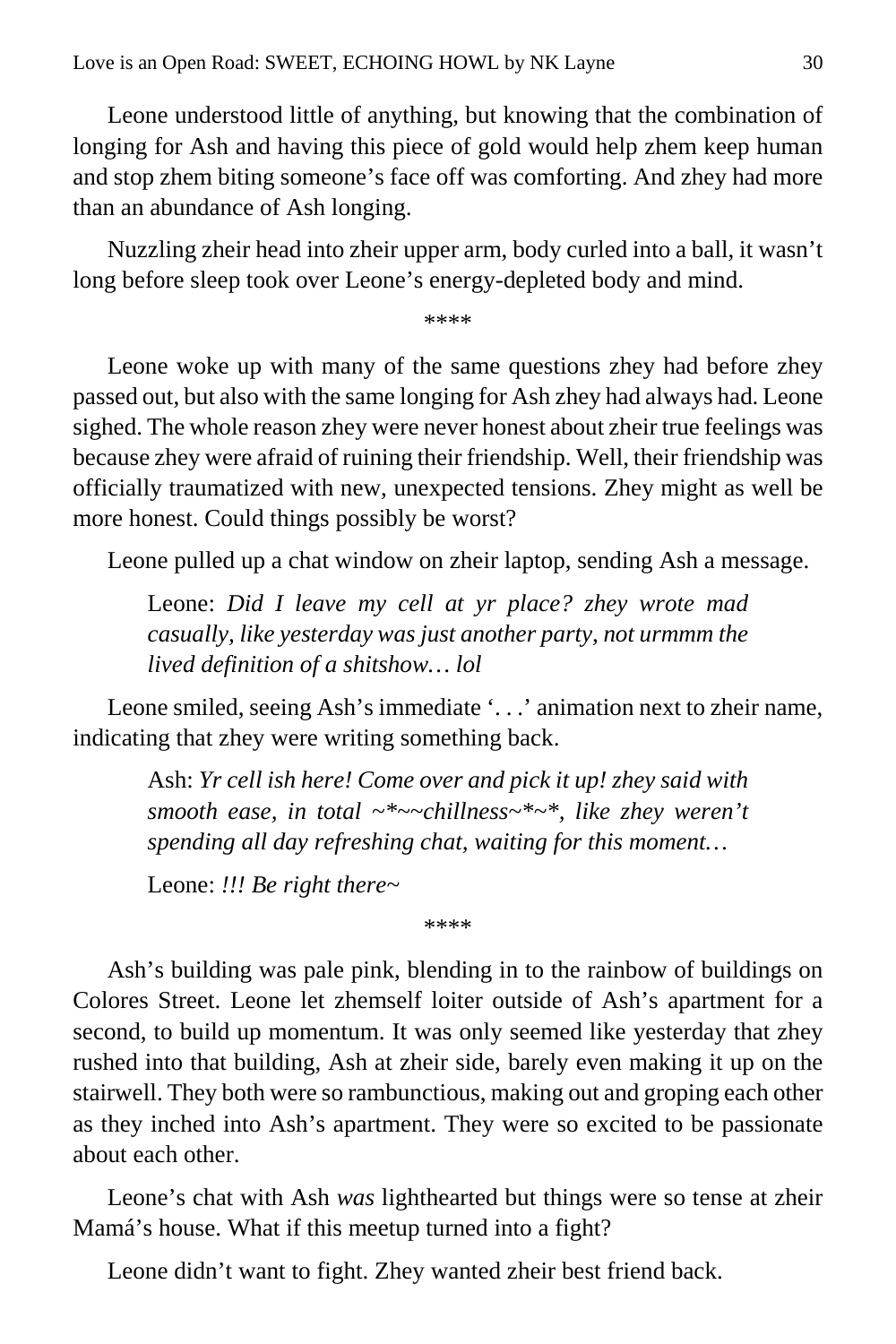Actually, even that wouldn't sate Leone's loneliness, but it was a lot better than not having Ash at all.

Leone hit the buzzer to Ash's apartment and then shouted zheir own name into the intercom.

No turning back now.

*Or* really fucking awkward if zhey turned back now.

\*\*\*\*

Ash was sitting on the couch, patting a spot next to zhem. A blushed medical gauze was taped to zheir cheek.

Leone jerked from the doorway and came closer, fist clutching the gold piece. Zhey plopped to the spot Ash indicated, the edges of zheir legs brushing Ash's. "I'm sorry. I can scoot over."

"No. It's okay. I mean. If it's okay with you?"

Leone sighed. "I'm fine."

Ash picked up a smartphone from zheir coffee table. "Here's your phone, by the way."

Leone shrugged. "Thanks. I do need that. But you know that's not why I'm here. I mean. I'm here to apologize, again, for biting your face, and to tell you that I want us to be friends again. I miss you."

"Friends… right." Ash pursed zheir lips and breathed out audibly from zheir nose. "I mean, yeah, if that's what you want."

*Friends.* Leone bent to the easiness of friendship even after everything that had happened these past two days. Even after all the confessions that poured between them, Leone couldn't escape zheir fear. All zhey could do was nod, even though zheir throat dried and the corner of zheir eyes wetted at the trap of friendship.

Knees brushed knees. Breaths answered breaths. The tension that overtook the space was like a thick smog, or the phlegmy exhale of a smoker.

"You a leopard too?" asked Leone.

"Oh. I'm a lion. Urm. I can show you, if you want? I mean, I never shifted around a non-family member before, but maybe it'll be nice…"

Leone gave Ash the thumbs-up and Ash lowered zhemself to the floor, so zhey were on all fours.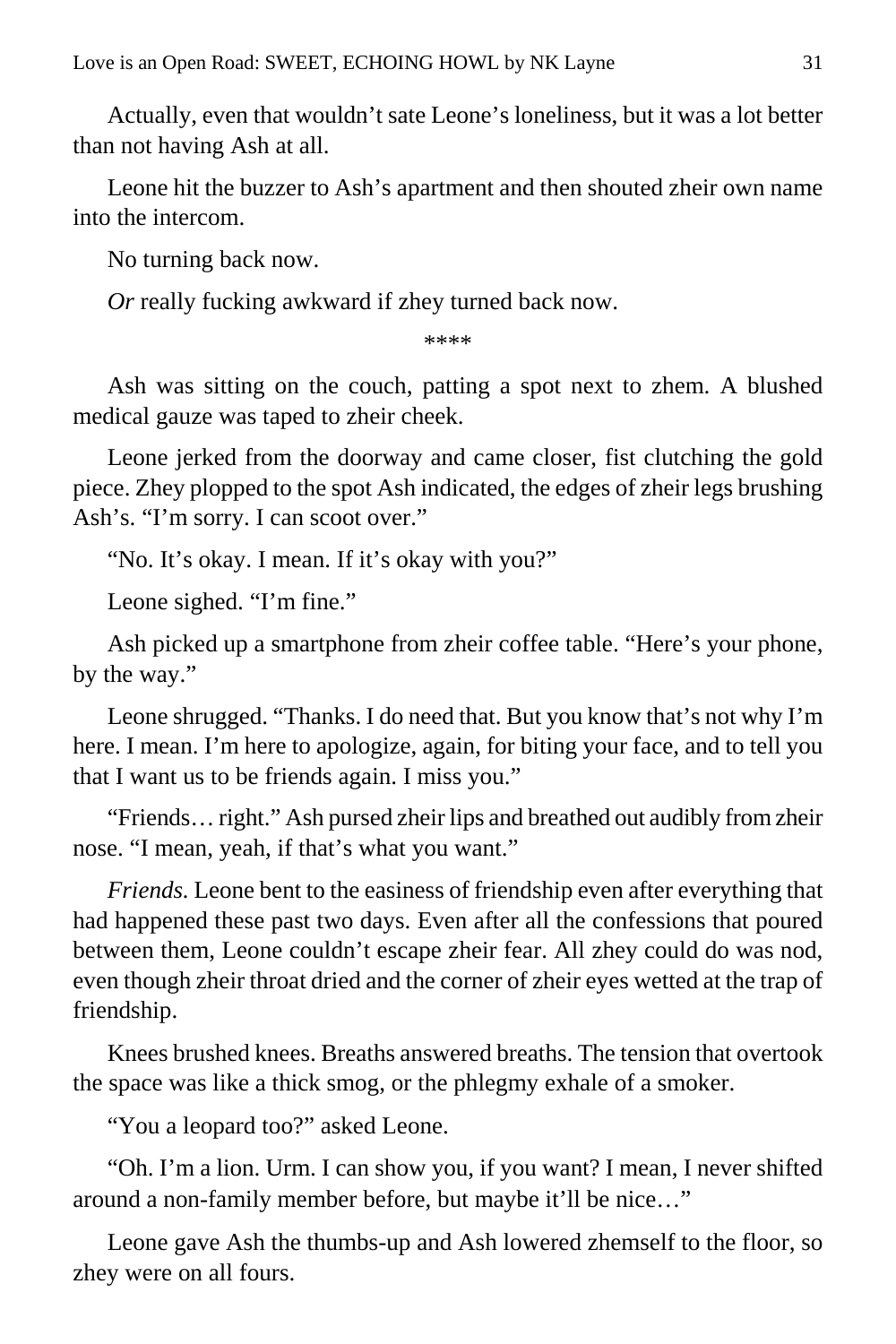Instantly, the space between them became prominent, as Leone's body ached for Ash's warmth. Zhey kept a careful watch, wanting to catch every second of zheir performance.

"Leone…" Ash moaned, right before the transformation took over.

When Ash shifted, it was like zhey were coming in and out of frequencies. Harsh gray-tone lines blurred zheir human body, until the belting roar clarified that something had happened.

The static blur dissipated, leaving behind a well-postured lion in the center of Ash's studio.

"Ash…" Leone's words tangled in zheir raspy breath. Zhey didn't want to mark this moment with something cliché and insignificant. It was so much the opposite. Ash's new cat face was surrounded by a long, curly reddish mane that extended back into golden-yellow fur. Zheir unruly hair partly masked zheir chartreuse eyes and septum piercing. Leone found it hard to digest that nearly no one else had ever seen this beautiful transformation. Ash was not *just* a lion shapeshifter, or an effeminate trans man, or Leone's best friend. Zhey were more substance than Leone could ever hope to be.

Leone wondered if Ash ever thought anything similar about zhemself.

Ash let out a string of guttural purrs as zhey repositioned so zhey were on the side, curled like a comma.

Uneasiness crept through Leone, but also something else, something much rarer. If zhey wanted to, zhey could shapeshift zhemself. Leone could attack Ash's exposed, vulnerable body in zheir violent, leopard form.

Zhey didn't want to do that. Zhey didn't want to hurt Ash ever again, but zhey could have, and Ash must have known it, after what happened the previous night. Yet, zhey were still showing Leone trust.

It made Leone lose zhemself, for a moment.

*Come nuzzle with me*, Leone heard zhem say, even though Ash's mouth was not moving.

Leone leaned onto Ash's belly. It was warm and soft and peaceful, like sipping a hot chocolate at the end of a frigid day. Leone closed zheir eyes and let zhemself melt into the moment. Zhey always thought Ash knew zhem better than zhey knew zhemself. Turned out there was more truth in that notion than zhey could have ever predicted. Leone was just discovering zheir shapeshifter self and Ash already had mastered zheirs.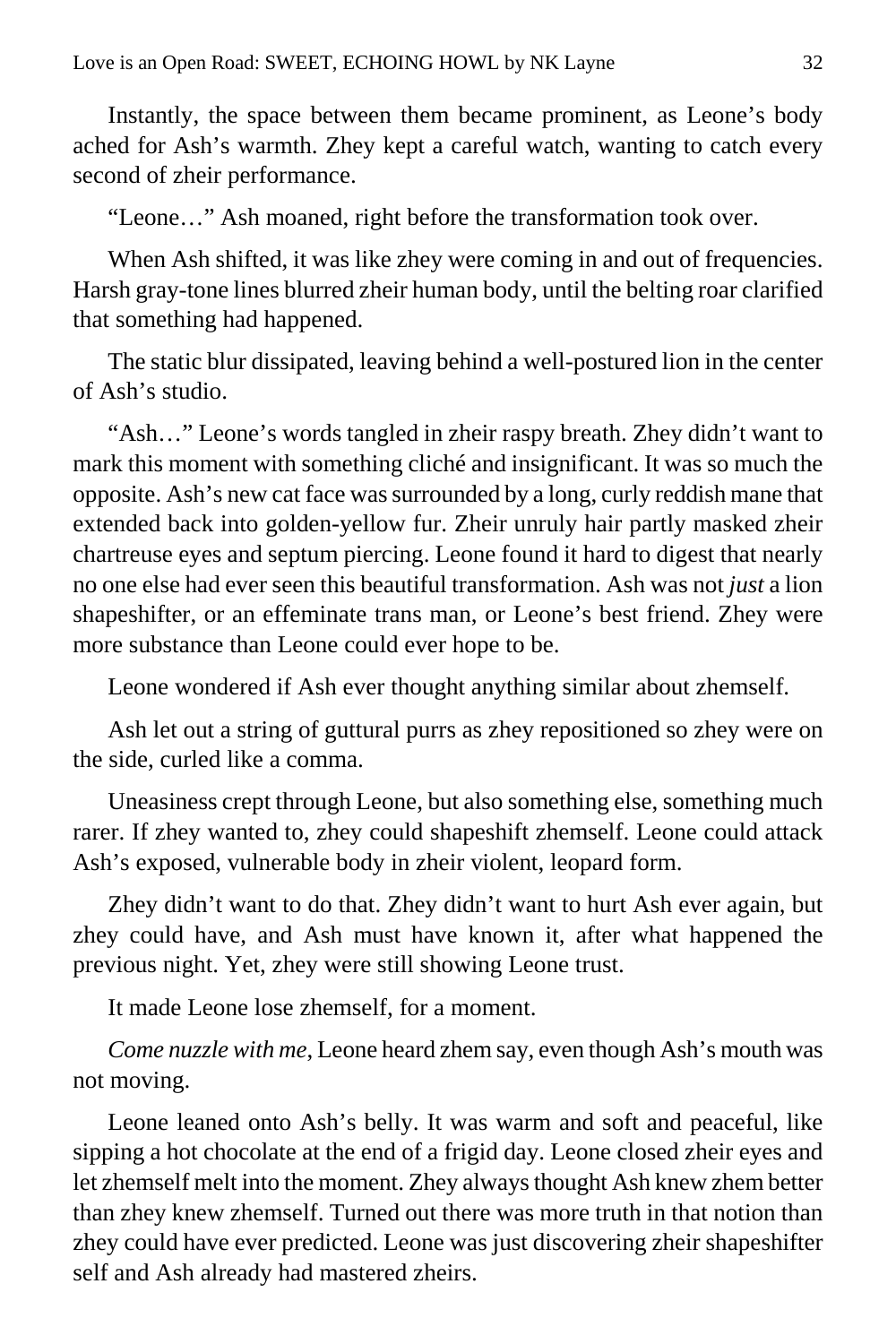"Ash… I don't want to be friends. I'm too in love with you."

*I know…*

Leone jerked up. "You know!?"

*It isn't your fault but there's still a lot you don't know, a lot you don't understand. I don't want to overload you with information, but there was an important piece that Jasmine glossed over. You clearly didn't shift because you fucked a shapeshifter—we've been fucking for a whole year. You shifted because you fucked a shapeshifter who mutually was in love with you. That's that's what unlocks it. I think the last time we fucked… the last grip of control I had for my feelings, slipped.*

*And I'm sorry. I'm sorry for not telling you. I should've been honest about who I was. Or how I felt about you, at least. I'm also sorry for bringing you to your Mamá's house last night, in your feminine clothes. I fucked up in a lot of ways, but I want to fix it. I want…*

Leone laughed. "I came here to tell you I loved you, Ash. I didn't expect you to already know it from the inside out. Kinda ruffling my suaveness… but I find it endearing. Guess that means I'm screwed."

*Well, you know me. I'm trash.* Ash's whomping, growling laugh filled up the space, just as it had many times before, even though this time it came from a snarling pussy face.

\*\*\*\*

Leone curled zheir gangly, golden limbs around Ash, who was now in human form. Their breaths mingled and their scents blended, as their nude shapes tangled into one.

Ash continued to explain to Leone some other things Jasmine didn't elaborate on.

For instance, the gold must be on a shapeshifter at all times. If it wasn't, they could shift anytime they felt a large amount of emotion, ranging from anger, to lust, to love, and onward. In this sense, shapeshifting was similar to narcolepsy. The reason Ash could control zheir transformations was because zhey had zheir blessed piece of gold stapled in between zheir nostrils.

Ash offered to do something similar to Leone; zhey rocked out of Leone's grip and knelt on a towel that lay in front of the couch.

Leone adjusted zhemself so they were sitting up, facing Ash.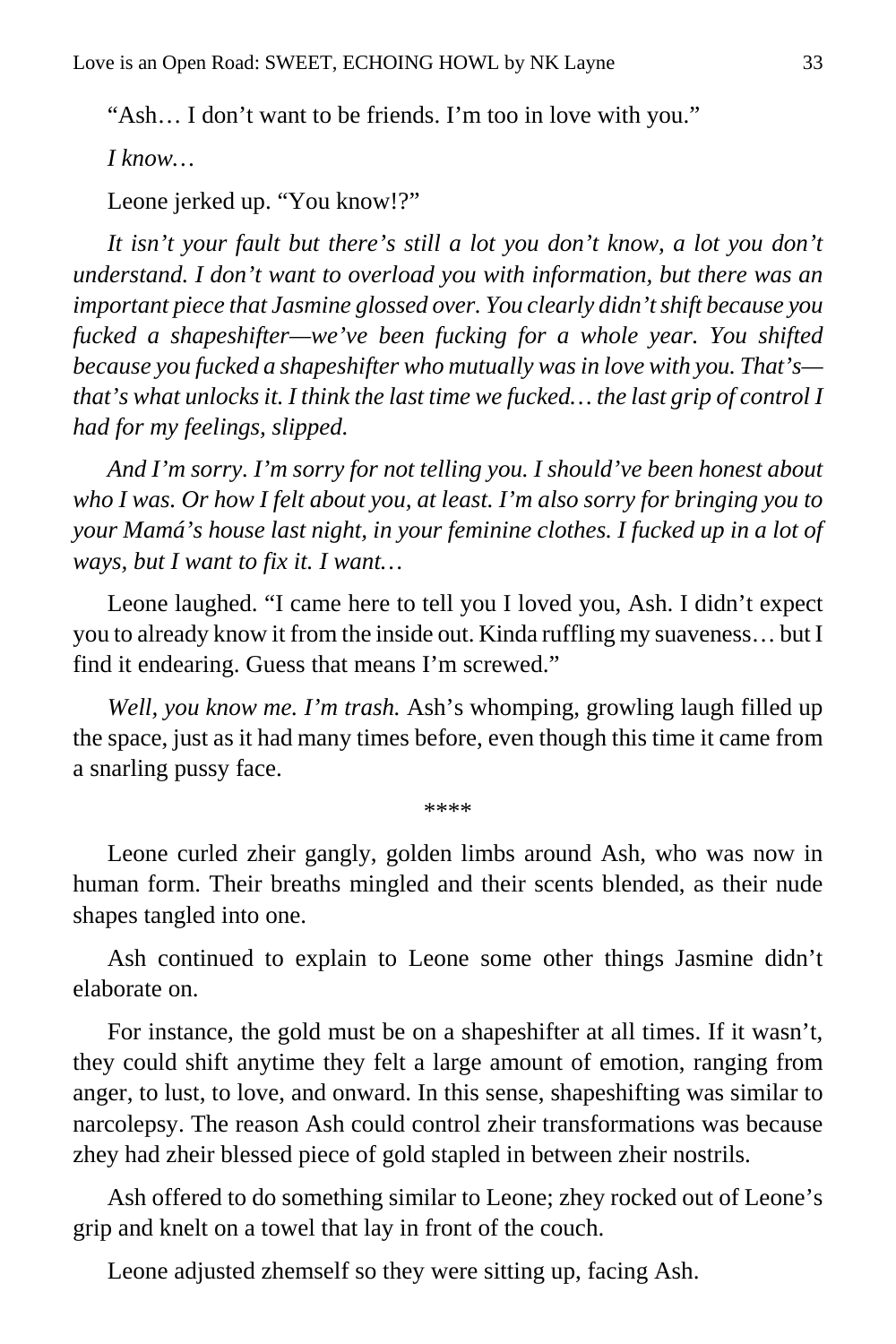Also on the towel were sterilized piercing needles, a piercing cork, rubbing alcohol, a piece of cotton, rubber gloves, a sharpie, and an earring, made out of one of Ash's spare hooks and the piece of gold Sara had given to Leone. "So, we're giving you a Prince Albert, right?"

"Oh my God. Can you stop being a dick for like five minutes? For the amount of time it takes to put a hole in me. That's all I'm asking. After that, dick away."

"Fine. I'll be a good boy for five minutes. Then it's dick, dick, dick, dick, dick."

"I'll show you dick, dick, dick. Now come up here and give my face a new orifice."

Ash put on the rubber gloves and dabbed the piece of cotton with rubbing alcohol. Zhey disinfected Leone's left earlobe.

"That's the straight ear, right? It's very, very important that you penetrate my straight earlobe. No homo," Leone joked.

Ash smiled as zhey poked the center of Leone's earlobe with the sharpie. "Have you ever gotten anything pierced before?"

"No. What should I expect?"

"Some discomfort, but less than a shot. It won't be that bad. Especially for you, actually. Fuck it, if you want more pain we should do a spanking scene after the piercing."

Leone stuck out zheir tongue. "Calm down, kitty. Let's focus on the task at hand. Piercing me without blinding me, or having to cut my infected earlobe off, or anything else horrific."

"Do you trust me?"

"With my life. That's why I'm here. Now get with it."

Ash's smile popped in zheir dimples. Zhey picked up the piercing needle and aligned it to the dot zhey made while holding a piercing cork on the other side. Once the needle was removed, Ash pushed the earring through Leone's earlobe into the cork. The ring went through smoothly, easily, a slip and a fall, like the slippery, soft texture of their love for each other.

"Welcome to the marred life."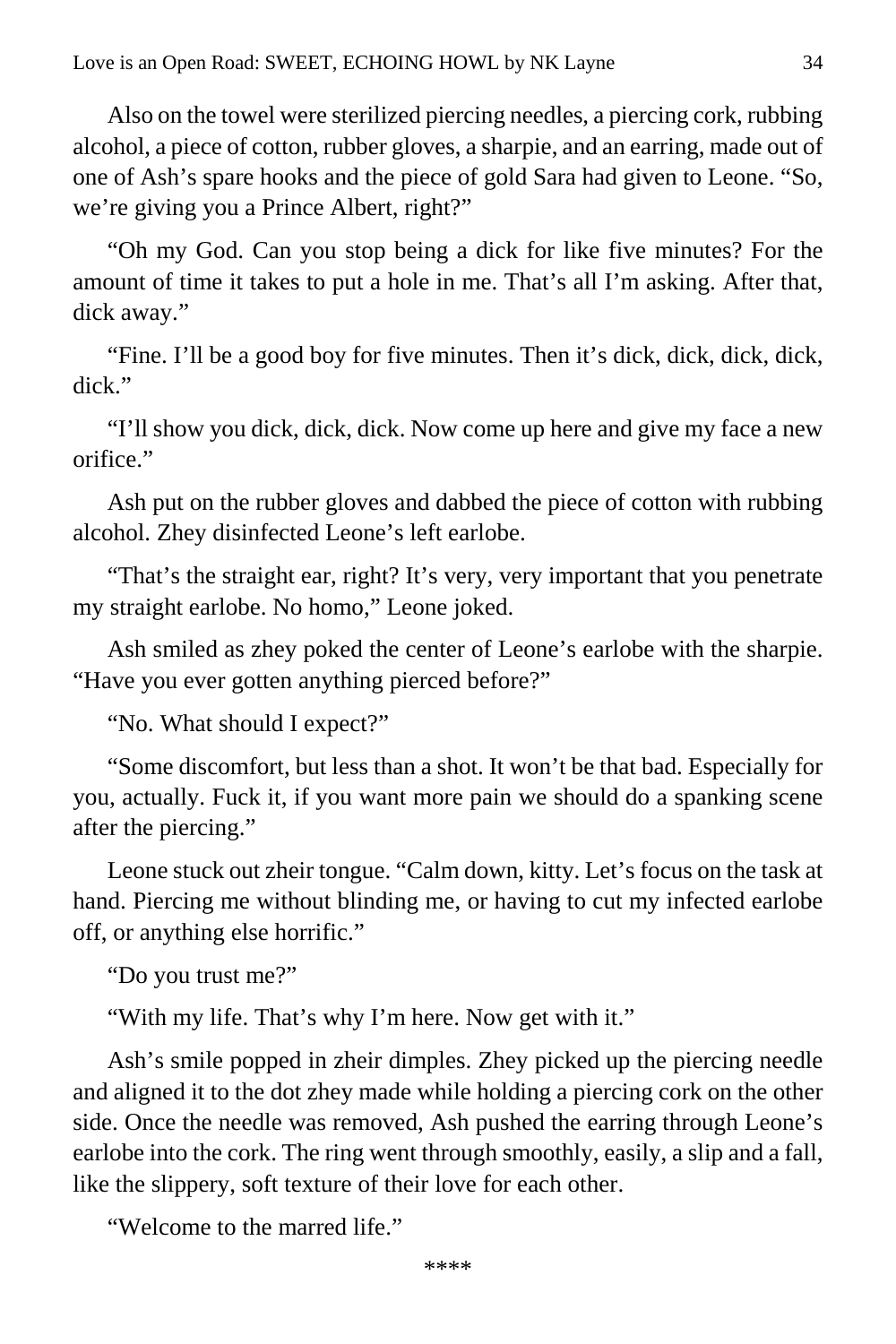Leone and Ash decided to celebrate zheir new relationship with some drinks at Cotopaxi.

Ash threw on a crop top and jeans. "Do you want to wear what you came here in, or do you have a different gender presentation in mind?"

Leone smiled. Zhey appreciated that Ash understood where zhey were coming from. "I'm still jiving with the jeans and wifebeater, but maybe… something feminine as well…"

Ash grabbed a stick of lipstick from zheir back pocket. "Here?"

Leone smiled. "Perfect."

Zhey walked over to Ash's bathroom to put on the baby-pink lipstick.

Looking at zheir reflection was unnerving, in the sense that it felt like looking at an old friend but knowing that wasn't true.

The last time Leone checked zhemself out, zhey were unsure if Ash would ever be zheir friend again. Now zhey were going to zheir favorite bar to celebrate zheir new, romantic relationship. "Fucking perfect."

They left the apartment and headed down the street; the high sunbeams curled their rays around Leone's neck and shoulders. It wasn't long before they were drinking Dark 'N' Stormy cocktails at the bar together.

"Let's play shower thoughts. Like, have you ever thought about how when you move your eyes away from a book you are reading the story automatically pauses?" Leone took a deep sip of zheir drink. "It's like whoa, no remote control needed."

"What about this… water can't be ice cold because if it was than it would be ice." Ash smiled, wrapped an arm around Leone's neck. "Game. Set. Match."

Leone bit on zheir lower lip, trying to think of another shower thought, when zheir cell beeped. Zhey pulled it out of zheir front pocket, finding an incoming text:

Mamá*: ciao mi amorcito, mi leone. thinking of u. hope u are doing ok. i <3 u, whatever shape u are because u <3 me, whatever shape i am. right?*

Leone texted her back:

Leone*: Yo tambien te amo, whatever shape you are. Lots of love recently… Ash and I… we are together now…*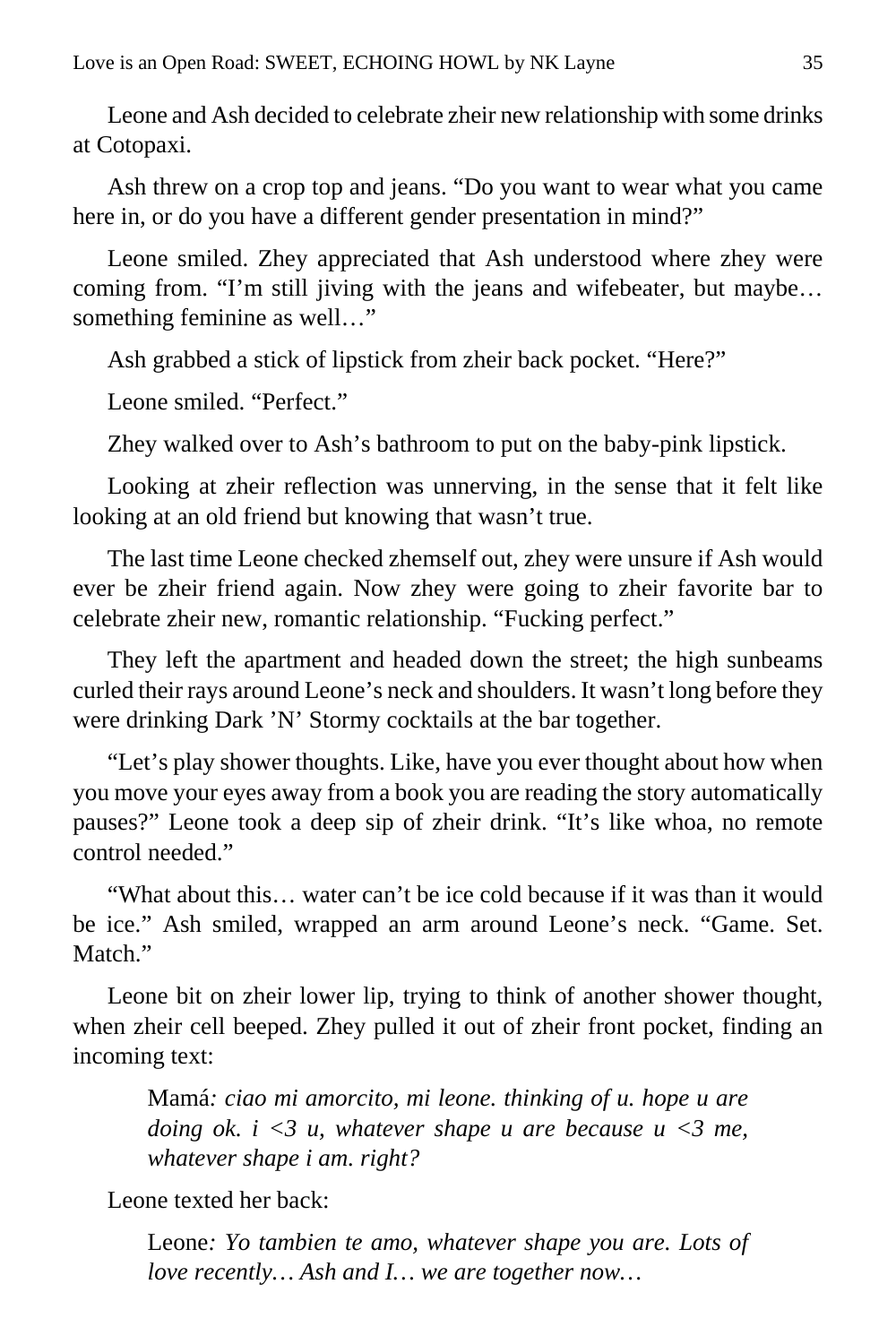In a beat, zheir phone buzzed again:

Mamá*: happy for you!! sorry, for this morning and probably so much more, but if you are androgino then i <3 my androgino, just needed to say that.*

Leone*: Do you want to come over next week for coffee?*

Ash clutched Leone's hands, rubbing each joint. "I feel like I won a contest that I don't remember participating in. My best friend is my lover. Shit… how did we get so lucky?"

"Dunno, but if I could, I would bless Colores Street to thank it for giving me… my selfhood, you, my family…" Leone leaned back, into Ash's grip. "I think I am in love."

#### **The End**